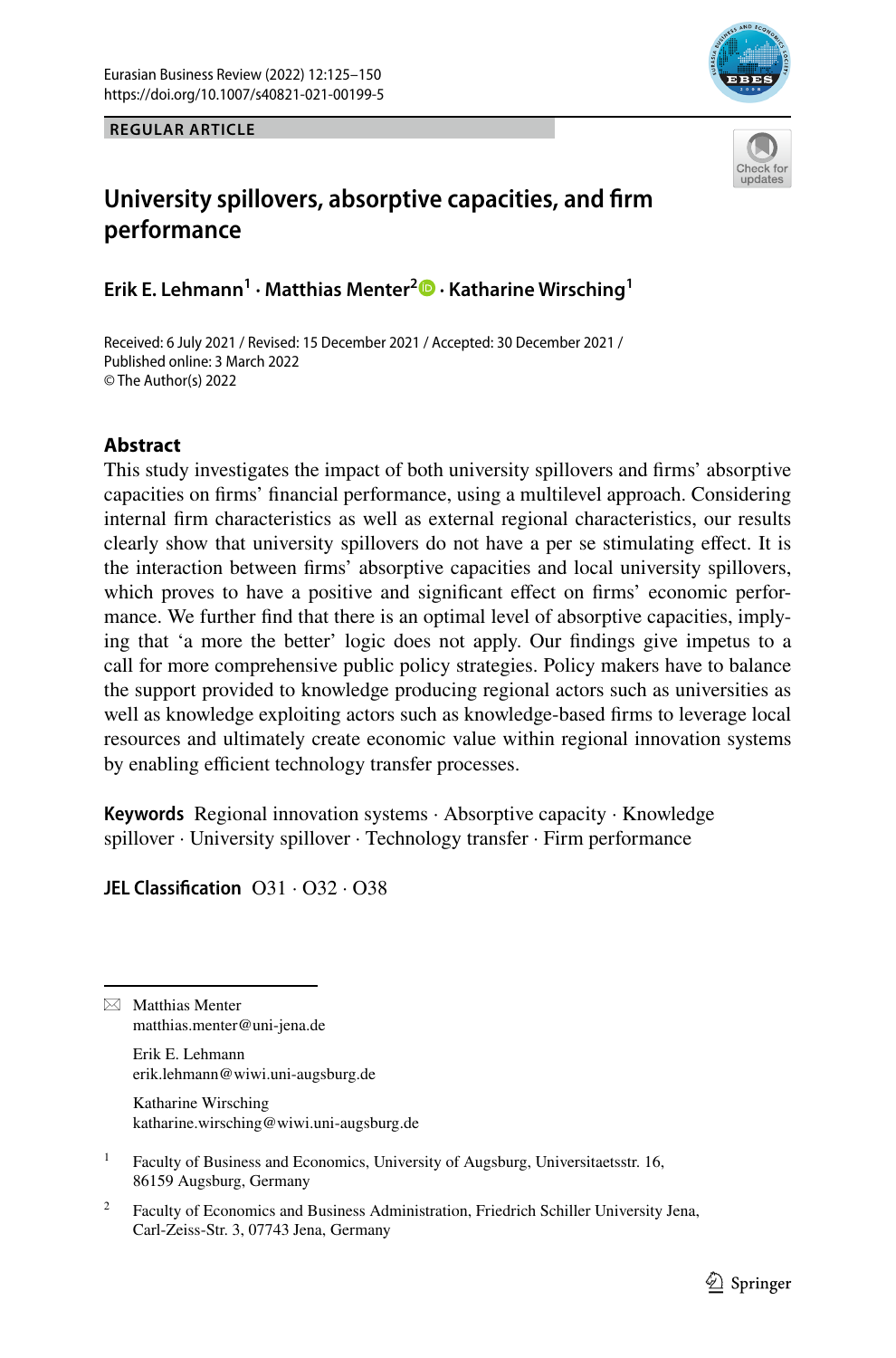#### **1 Introduction**

Local factors and resources constitute essential determinants of a frm's choice of location. As Audretsch ([2015](#page-20-0), p. 129) claims, "choosing the right place can bestow upon the frm access to crucial assets that can, in turn, create or enhance the competitiveness of that frm and, ultimately, its economic value". Already Porter ([1990](#page-23-0)) suggested that local competitiveness also translates to the competitive advantage of a frm and German-Soto and Flores ([2013](#page-22-0), p. 2) stress that "the essence of any modern economy relies on its ability to increase the application of knowledge, which makes us think about innovation in terms of knowledge used to create new knowledge". In this respect, crucial questions arise like how more applied knowledge is generated, how this knowledge spills over and how this knowledge could be absorbed and exploited by frms to generate new knowledge, innovations, and marketable products (Leyden & Menter,  $2018$ ). The underlying innovation mechanisms here refer to the exploitation of opportunities originating from knowledge spillovers by universities, research institutes, or overlooked and neglected by incumbent frms (Audretsch & Keilbach, [2007](#page-20-1); Brown, [2016;](#page-21-0) Lehmann, [2015](#page-23-2)). More precisely, frms invest in absorptive capacities to exploit the opportunities originating from knowledge spillovers, generated by external sources (Cohen & Levinthal, [1990](#page-21-1)).

There is a convincing literature that both external factors, the spillovers and endowment of places (Audretsch & Lehmann, [2005\)](#page-20-2), as well as internal capabilities, the frms' abilities to absorb and exploit these spillovers (Escribano et al., [2009\)](#page-22-1), are important drivers of frm performance and competitiveness (Grillitsch & Nilsson, [2017](#page-22-2); Lau & Lo, [2015](#page-23-3)). While there is overwhelming empirical evidence confrming the importance of positive local externalities (Eriksson & Lindgren, [2009;](#page-22-3) Hervas-Oliver et al., [2018\)](#page-22-4) on the one hand and a frm's internal ability to absorb and exploit these spillovers for increased performance and competitiveness (Audretsch et al., [2019](#page-20-3); Caiazza et al., [2015\)](#page-21-2) on the other hand, the logic underlying the idea of a 'ft' is rather unexplored. Only a few studies combined the internal and external factors, as well as direct and indirect efects, to investigate drivers of incremental innovation performance (Cantner et al., [2011;](#page-21-3) Ritala & Hurmelinna-Laukkanen, [2013](#page-24-0); Tödtling et al., [2009](#page-24-1)). One recent exception is Tomás‐Miquel et al. ([2019\)](#page-24-2), confrming that interorganizational ties are a moderating factor between frms' internal absorptive capacities and their incre-mental innovative performance. Prajogo ([2016](#page-23-4)) thereby shows that certain innovation strategies and designs do ft with their environmental surrounding and harvest good performance, while others do not.

Our study follows this literature and argues that there are recognizable, understandable, and predictable relations among the environmental features and frms' choice and decision variables of strategy and organization that determine which constellations will do well and which are less likely to do so. We further argue that these mechanisms are rather complementary than linear and parallel. While each mechanism alone may afect frm performance positively, we assume that it is the complementary relationship of both that matters for frm performance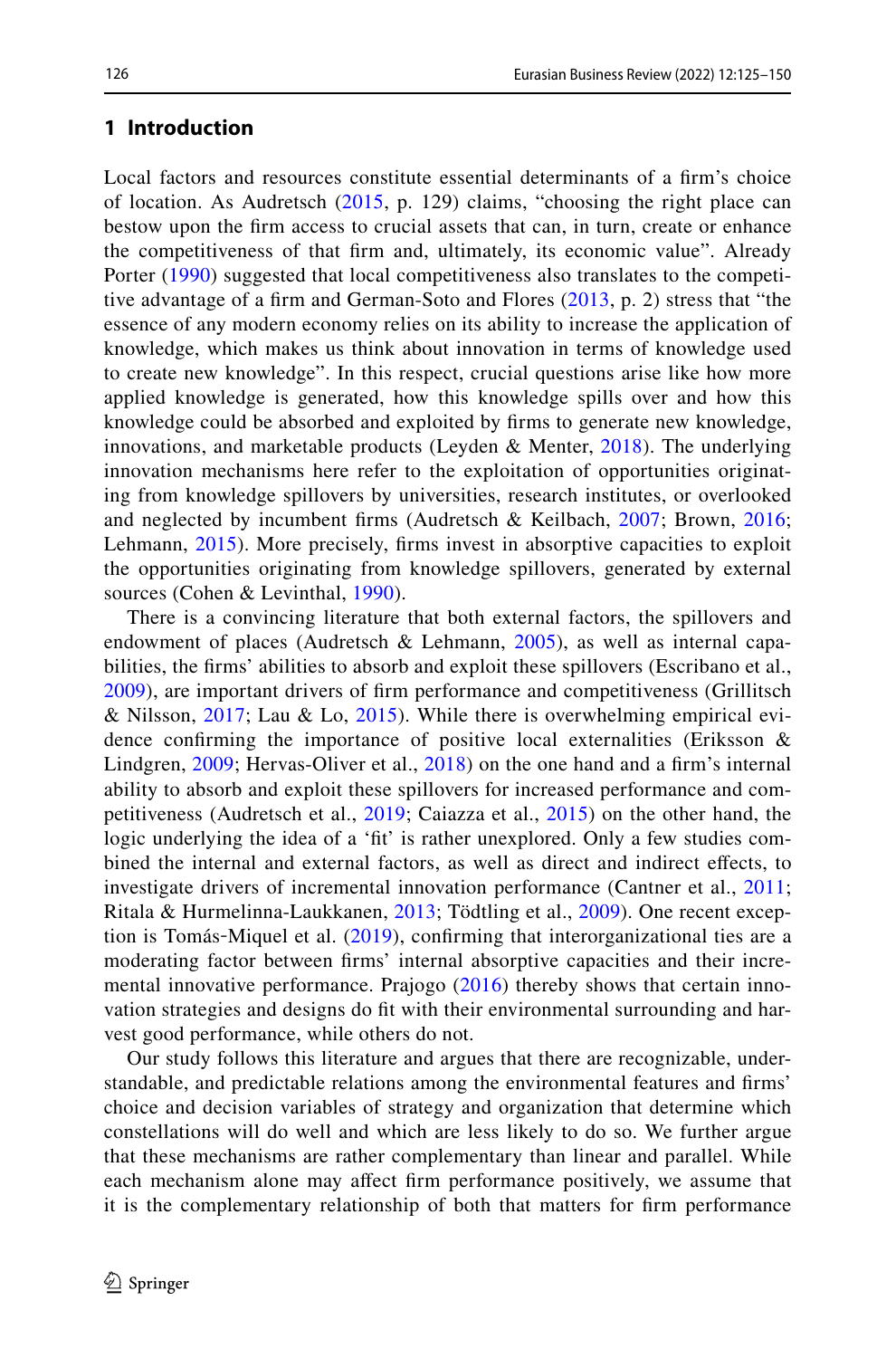and thus regional growth efects. We therefore confate insights from the felds of knowledge spillover theory and absorptive capacities to investigate how the complementarity of internal assets (absorptive capacities) and external assets (knowledge spillovers) shapes frm performance.

Adopting a multilevel approach, our results suggest that frm performance is positively shaped by frms' absorptive capacities, whereas (university) knowledge spillovers do not have a per se stimulating efect. It is the interaction between frms' absorptive capacities and regional university spillovers which proves to have a positive and signifcant efect on frms' economic performance. We further fnd that there is an optimal level of absorptive capacities, implying that 'a more the better' logic does not apply. Thus, our results reinforce the absorptive capacity theory of knowledge spillover entrepreneurship in that only the co-existence of new knowledge and adequate knowledge capacities facilitate knowledge-based entrepreneurial technology transfer activities and the transformation of knowledge spillovers into economic knowledge, ultimately resulting in higher levels of frm performance. Knowledge-intensive universities thereby foster frm performance through their academic entrepreneurial orientation and their respective strive to engage in activities beyond teaching and research—given sufficient absorptive capacities of co-located frms. Local knowledge spillovers and the existence and proximity to institutions as the sources of spillovers are thus pivotal in explaining the variation in regional growth and frm performance (De Fuentes & Dutrénit, [2013](#page-21-4); Proeger, [2020;](#page-23-5) Simmie, [2002](#page-24-3)).

Our study adds to the literature by providing insights into the efects of regional innovation mechanisms on frm performance. The relationship between external knowledge production and internal absorption of these spillovers is obviously a high-priority issue for both, policy makers and frm managers. The public sector, i.e. research-intensive universities and associated knowledge spillovers, possesses the potential to boost the private sector, i.e. frms and associated performance, given suf-ficient levels of absorptive capacities (see Bishop et al., [2011\)](#page-21-5). Our research fits into a growing literature examining the economic impact of distinct regional innovation mechanisms on frm level performance and associated entrepreneurial technology transfer activities of prevalent market participants (Audretsch et al., [2012](#page-20-4); Guerrero et al., [2015;](#page-22-5) Hayter & Link, [2015](#page-22-6); Ugur & Vivarelli, [2021](#page-24-4)). Policy makers need to ensure the complementarity of policy approaches that increase knowledge spillovers from universities and simultaneously strengthen frm-specifc absorptive capacities to ultimately achieve the desired positive spillover-performance relationship.

By providing a holistic view on various regional innovation mechanisms and respective efects on the growth performance of frms, policy recommendations are derived which focus on two distinct dimensions: research intensive universities as strategic agents within regional innovation systems as well as knowledge-based frms, serving as the exploiter of disseminated knowledge. Public policy should not encourage public–private sector interactions and incentivize the public sector to engage in the commercialization of knowledge without considering the idiosyncratic regional prerequisites, i.e. prevalent absorptive capacities of frms (see Cunningham et al., [2019](#page-21-6), [2021\)](#page-21-7). A comprehensive policy approach is needed which creates conducive regional innovation systems and associated technology transfer processes that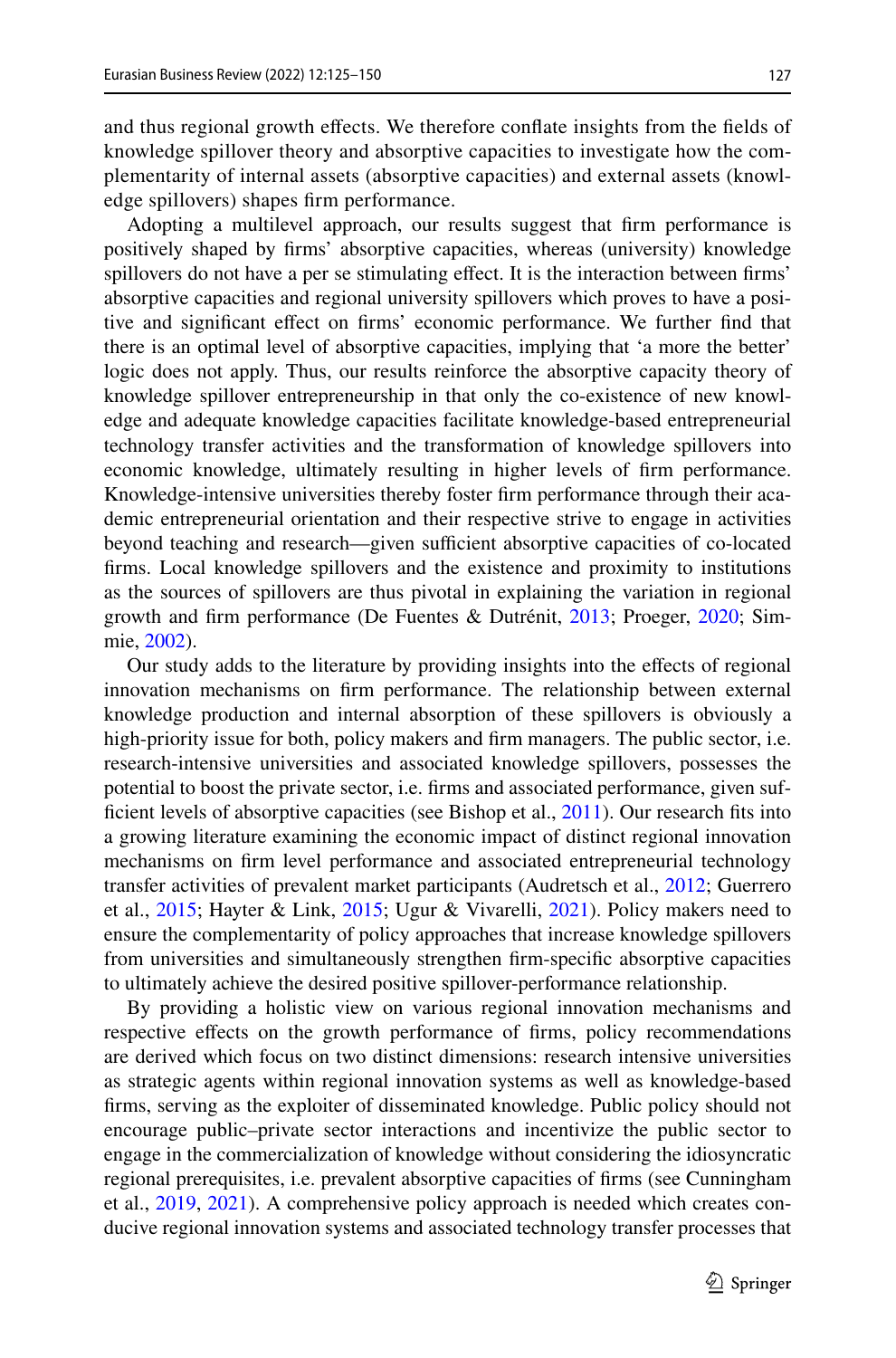stimulate frms' abilities to recognize and exploit entrepreneurial opportunities to efectively contribute to a region's economic vitality and growth (see Stam, [2015](#page-24-5)).

The remainder of this paper is structured as follows. In the next section, we present the theoretical background and develop our hypotheses. The third section describes our dataset, provides descriptive statistics, and explains our methodological approach. Section four discusses our main fndings. A fnal section concludes and derives policy recommendations.

#### **2 Theoretical background and hypotheses development**

Each region has specifc assets, unique capabilities, institutions, and industrial policies that make it diferent from other regions (Sleuwaegen & Boiardi, [2014](#page-24-6)). Each frm has specifc assets, unique capabilities, organizational architectures, and strategies that make it diferent from other frms (Barney, [1991\)](#page-20-5). Porter [\(1990](#page-23-0)) suggests that the performance of a frm is ultimately shaped by the ability of the top management to link the frm's unique assets to the spatial context. Especially knowledge has thereby been identifed as the basis for competitive advantages in frms (Argote & Ingram, [2000](#page-20-6)). Accordingly, previous research has on the one hand dealt to a large extent with the process of knowledge generation and difusion (i.e. knowledge spillovers) and on the other hand with the utilization and exploitation of associated knowledge spillovers (i.e. knowledge absorption). This paper focuses on the combination of these two strands of literature, considering that the microeconomic local environment mediates the relationship between competition, innovation, productiv-ity growth, and performance on the firm and regional level.<sup>[1](#page-3-0)</sup>

#### **2.1 The knowledge spillover theory**

The knowledge spillover theory (Acs et al., [2009,](#page-20-7) [2013](#page-20-8); Audretsch & Lehmann, [2005](#page-20-2); Audretsch et al., [2012](#page-20-4)) dates back at least to the early work of Marshall [\(1890](#page-23-6)) taking positive externalities and spillover efects of agglomeration as the starting point. Over the years, this approach has been refned and defnes regional growth as an endogenous phenomenon (Krugman, [1991](#page-23-7); Romer, [1994](#page-24-7)), where knowledge spillovers explain much of the (statistical) variation of regional innovation activities and regional growth (Griliches, [1979;](#page-22-7) Jafe, [1989](#page-22-8)). In particular, Jafe ([1986\)](#page-22-9) stimulated a new stream of research analyzing the sources of knowledge production, in particular universities and research institutes (Acs et al., [1992,](#page-19-0) [1994;](#page-20-9) Audretsch, [2014;](#page-20-10) Audretsch & Feldman, [1996;](#page-20-11) Audretsch & Stephan, [1996](#page-20-12); Brown, [2016](#page-21-0); Guerrero et al., [2015;](#page-22-5) Lehmann, [2015](#page-23-2)), emphasizing that geographic proximity to these sources of knowledge spillovers shapes location decisions (Audretsch & Lehmann, [2005](#page-20-2)), frm performance, and local competitiveness (Anselin et al.,

<span id="page-3-0"></span><sup>1</sup> Combining the geographic dimension with the nature of innovation beyond the micro and frm level gave rise to concepts like 'regional systems of innovation' (Cooke & Morgan, [1993](#page-21-8); Doloreux, [2002\)](#page-22-10) or 'national systems of innovation' (Acs et al., [2016](#page-20-13); Lundvall, [2010\)](#page-23-8).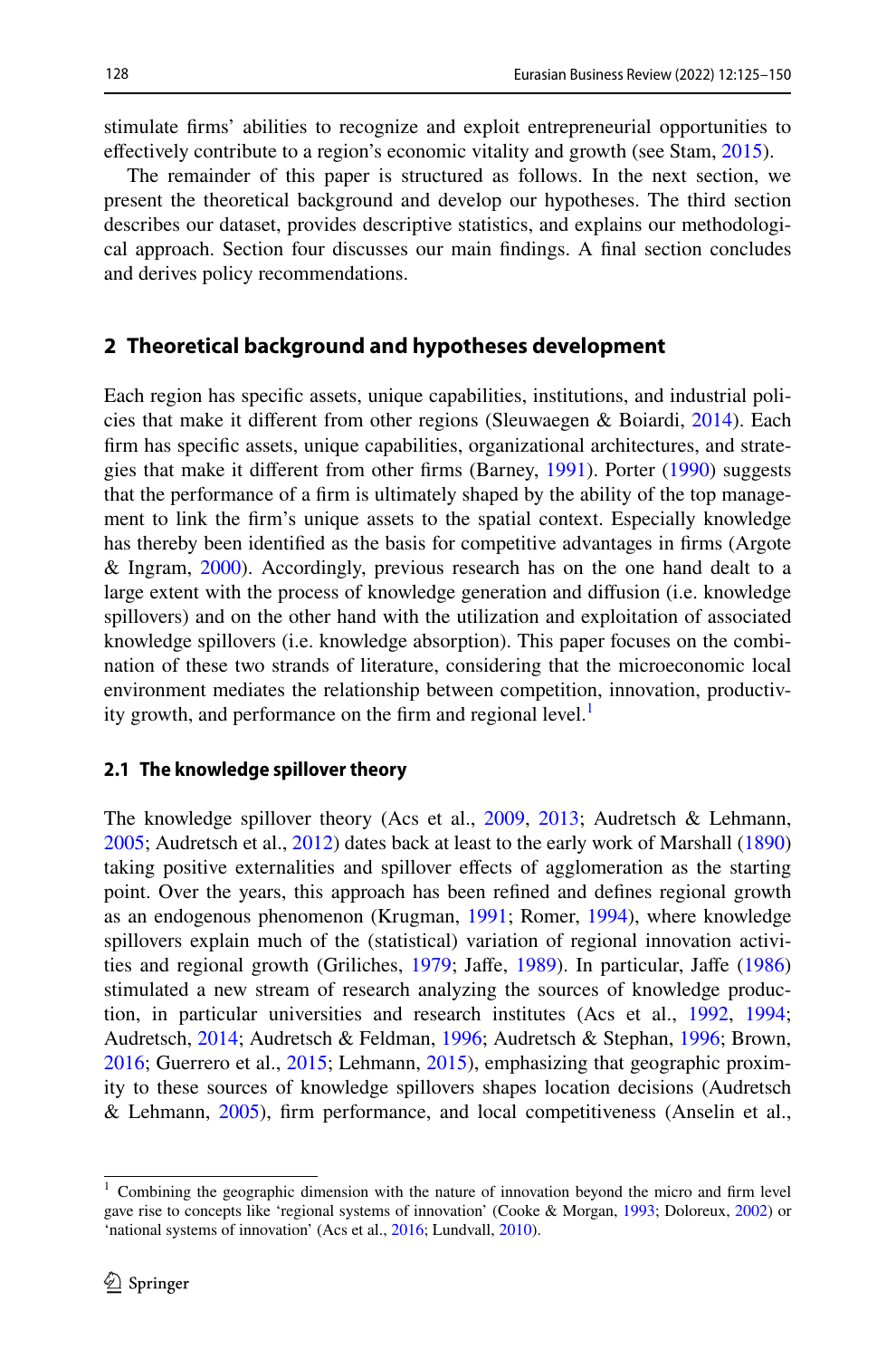[1997](#page-20-14); Audretsch et al., [2005](#page-20-15); Hall et al., [2003;](#page-22-11) Henderson et al., [1998;](#page-22-12) Mowery & Ziedonis, [2001\)](#page-23-9). The "transport" mechanism triggering geographical proximity and knowledge spillovers is the tacit component of knowledge (Kogut  $\&$  Zander, [1992](#page-23-10)). In contrast to codifed knowledge, such as patents or academic articles, tacit knowledge is sticky and bound to the individual as the source of knowledge and therefore difficult to record in such a way that it is meaningful and readily understood (Teece, [2005](#page-24-8)). Ambiguities inherent in the tacitness of knowledge can thus only be overcome by face-to-face communication in the presence of intensive, trustbased personal contacts, which may be inefective or infeasible over long distances (Teece, [1977,](#page-24-9) [1981\)](#page-24-10). Jafe ([1986\)](#page-22-9) thus argues that the "transport" mechanisms are mainly based on informal and personnel conversations and geographic proximity a necessary condition in capturing and exploiting the spillover benefts (Gertler, [2003;](#page-22-13) Kogut & Zander, [1992;](#page-23-10) Polanyi, [1967](#page-23-11)).

Local universities have thus been identifed as critical sources of knowledge production and knowledge spillovers whereas academic research has made diferent attempts to measure and capture both the quantity and quality of knowledge spillovers (see Perkmann et al. [2013](#page-23-12) for a comprehensive survey). The quantity aspect is mostly captured by measuring the amount of money spent on R&D, the number of employees engaged in research, the number of articles published, or the number of patents (Hall et al., [2003;](#page-22-11) Henderson et al., [1998;](#page-22-12) Varga, [2000](#page-24-11)), whereby data is publicly available through Web of Science or official statistics. The quantity effects are highly correlated with the size effects, whereby such measures are not necessarily linked to the absorption and exploitation of knowledge spillovers. Thus, more recent research is concerned about also including quality efects of academic research, like the number of citations linked to patents and articles, ranking positions of universities, faculties or academics like star scientists, and a more diferentiated view of researchers, like their position in national and international research rankings, their networks, and distinguishing between general and specifc knowledge and the nature of spillovers in the social sciences and the natural sciences (Audretsch et al., [2005;](#page-20-15) Graf & Menter, [2021\)](#page-22-14). Especially the understanding of the role of universities as knowledge producers and processes of formal as well as informal technology transfer to the private sector is important to emphasize the origins and sources of local knowledge spillovers (Leyden & Menter,  $2018$ ). The impact of universities as an important source of knowledge spillovers is undisputed and the empirical evidence overwhelming. We thus follow the existing literature and posit:

**Hypothesis 1** High levels of local (university) knowledge spillovers lead to a higher level of economic performance of frms.

#### **2.1.1 Absorptive capacities**

The production and provision of knowledge to spill over as a necessary ingredient for firm performance and local competitiveness is unquestionable (Lau & Lo,  $2015$ ; Li et al., [2013\)](#page-23-13). While knowledge from universities and other sources of production may spill over like 'manna from heaven' or is just 'in the air' (Marshall, [1890\)](#page-23-6), spillovers do not necessarily lead to innovations, technologies, and marketable products.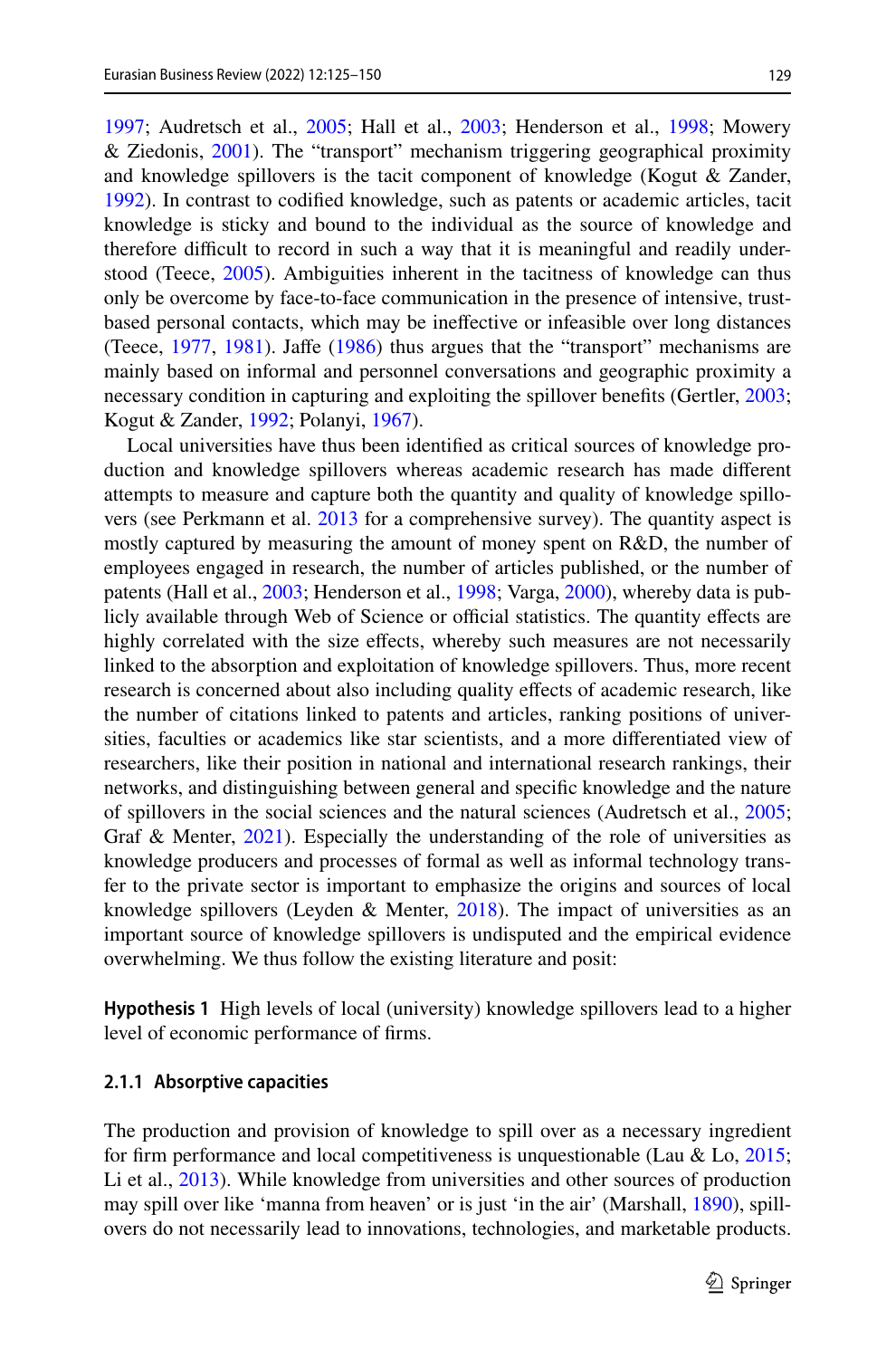Unfortunately, only a few studies focus on measuring the efects of knowledge spillovers. Carlsson and Fridh ([2002\)](#page-21-9) state that only half of the invention disclosures in US universities result in patent applications. From these 50%, only about half, 25%, result in actual patents, and one third, about 16%, of these patents are licensed. From these 16%, only 10–20% of licenses yield a signifcant income. Hence, only about one percent of the invention disclosures in US universities yield in a significant income. Braunerhjelm et al.  $(2010, p. 107)$  $(2010, p. 107)$  $(2010, p. 107)$  confirm these results by stating that "only 1% or 2% of inventions are successful in reaching the market". The overwhelming part of invention disclosures, the other 98% of uncommercialized ideas, should thus rest in tacit knowledge.

One strand of the literature has identifed new venture creation and entrepreneurship on the local level as a mechanism to pass the knowledge flter by fltering out the most promising ideas overlooked by others and to transform them into marketable products (Acs et al., [2014,](#page-20-16) [2016](#page-20-13); Audretsch et al., [2016;](#page-20-17) Fritsch, [2013](#page-22-15)). There exists considerable empirical evidence confrming that knowledge spillovers and new venture creation play a fundamental role in forwarding innovations (Audretsch, [2014](#page-20-10); Brown, [2016;](#page-21-0) Guerrero et al., [2015](#page-22-5); Lehmann & Menter, [2018;](#page-23-14) Teece & Linden, [2017](#page-24-12)). New venture creation captures only a fraction of the knowledge that spills over, and although entrepreneurial frms play an important role in the regional ecosystem, incumbent firms are the backbone of the national and regional economy.<sup>[2](#page-5-0)</sup>

While the entrepreneurship literature has focused on the fltering mechanisms linking new venture creation to knowledge spillovers, a parallel strand of literature has emerged, linking knowledge spillovers to incumbent frms. Cohen and Levinthal ([1989](#page-21-11)) provide a compelling interpretation of this link. They argue that by developing the capacity to adapt new technologies and ideas developed by universities and frms, frm-specifc investments in knowledge such as R&D provide the capacity to absorb external knowledge. Consequently, incumbent frms should develop the absorptive capacity by R&D investments to appropriate at least some of the knowledge that spills over from external sources (Catozzella & Vivarelli, [2014](#page-21-12)). The more frms invest in R&D activities, the more knowledge is produced, leading to both, an increase of the absorptive capacity as well as the total pool of tacit and hitherto unexplored knowledge that could be then exploited and transformed into economic knowledge. The internal endowment of resources and capacities has since then widely been considered as a strategic source of performance, made popular by the so-called resource-based view of the frm (Barney, [1991](#page-20-5)). Among these resources, absorptive capacities have been identifed as one of the most signifcant notions to emerge in organizational and management research in recent decades (Audretsch et al., [2021b](#page-20-18); Lane & Lubatkin, [1998](#page-23-15); Lane et al., [2006](#page-23-16); Zahra & George, [2002\)](#page-24-13) to explain frm incremental innovations and

<span id="page-5-0"></span> $2$  Delgado et al. [\(2020](#page-21-13)) investigate the servicification of the US economy using a longitudinal approach and fnd that the transformation of incumbent manufacturing frms leads to job growth. Sanders et al. ([2020\)](#page-24-14) give an excellent overview of the German economy rooted in the so-called 'Mittelstand' and its importance, suggesting to encourage more entrepreneurship.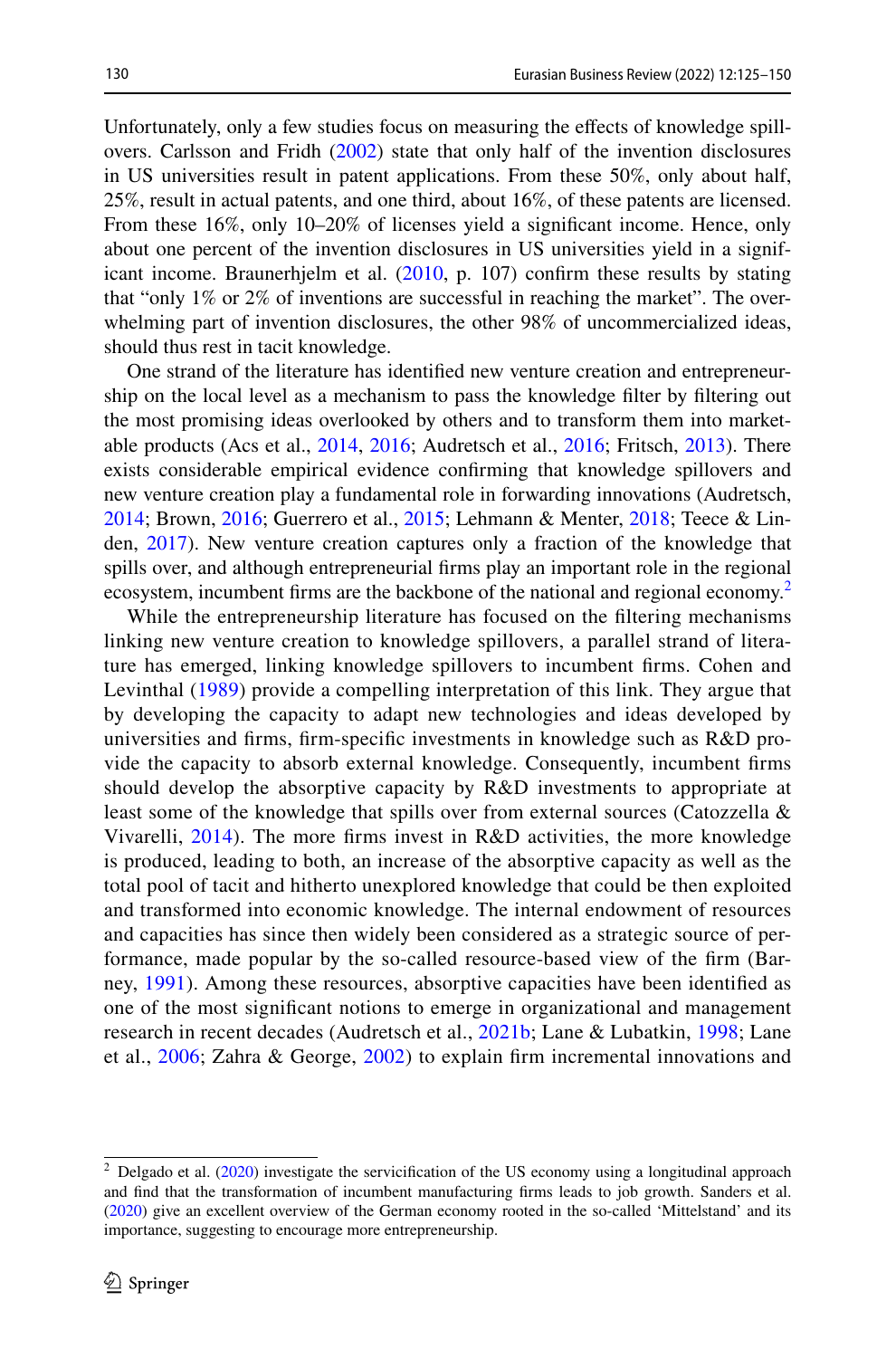performance (Ritala & Hurmelinna-Laukkanen, [2013;](#page-24-0) Rodrigo-Alarcón et al., [2020;](#page-24-15) Tomás‐Miquel et al., [2019;](#page-24-2) Tödtling et al., [2009](#page-24-1); Zahra & George, [2002\)](#page-24-13).

The concept of absorptive capacities describes the ability to "recognize the value of new, external information, assimilate it, and apply it to commercial ends" (Cohen & Levinthal, [1990](#page-21-1), p. 128). The recognition and judgement of opportunities, the ability to evaluate and utilize external knowledge, are characteristics of entrepreneurial frms. But also established frms have to manage innovations as well as the utilization of ideas and access to external and internal sources of knowledge, given sufficient absorptive capacities (Cohen  $&$  Levinthal, [1990;](#page-21-1) Guerrero et al., [2016;](#page-22-16) Qian & Acs, [2013\)](#page-23-17). In particular, for high technology and knowledge-intensive industries, the in-depth understanding of state-of-the-art techniques and updated knowledge is central to value external developments and innovations. Focusing on individuals, learning is cumulative and results are the best if there is a relation between new and consisting knowledge (Cohen & Levinthal, [1990\)](#page-21-1).

The importance of the absorptive capacity model is undisputed and provides robust results and stylized facts on the national (Qian & Acs, [2013](#page-23-17)), regional (Fritsch & Medrano Echalar, [2015;](#page-22-17) Lau & Lo, [2015](#page-23-3); Miguélez & Moreno, [2015;](#page-23-18) Mukherji & Silberman, [2013](#page-23-19)) or frm level (Kostopoulos et al., [2011;](#page-23-20) Moilanen et al., [2014;](#page-23-21) Wales et al., [2013;](#page-24-16) Zahra & Hayton, [2008\)](#page-25-0) and seems to be robust and independent from the national context. Cozza and Zanfei ([2016](#page-21-14)) investigate the R&D activities as a proxy for absorptive capacities of Italian companies, Bishop et al. [\(2011\)](#page-21-5) examine data from a survey of UK frms, Kostopoulos et al.  $(2011)$  $(2011)$  for a sample of Greek firms, Moilanen et al.  $(2014)$  $(2014)$  $(2014)$  focus on SMEs in less developed and peripheral regions in the North of Norway, or Miguélez and Moreno ([2015\)](#page-23-18) analyze a sample of 274 regions of 27 European countries, all confrming that the quality of collaborations to universities as well as geographical proximity between partners infuence diferent capabilities that foster absorptive capacities.

As the adaption of new technologies and ideas is a key factor for innovation and renewal and thus essential for the long-term survival of frms, it is obvious that also frm performance is infuenced by absorptive capacities. In conclusion, we follow previous research that the access and utilization of external ideas and sources of knowledge is shaped by frms' absorptive capacities (Cohen & Levinthal, [1990;](#page-21-1) Qian & Acs, [2013\)](#page-23-17). To measure the impact of absorptive capacities, we include frm performance as a relevant output.

**Hypothesis 2** High levels of absorptive capacities within frms lead to a higher level of economic performance of frms.

Previous research suggests that a possible partial substitution efect between internal R&D efforts and external knowledge activities exists (Escribano et al., [2009;](#page-22-1) Tomás-Miquel et al., [2019\)](#page-24-2), leading to a reduction in (incremental) frm performance. Such reductions can be produced because of the efects of higher motivation and coordination costs induced by competing teams and tasks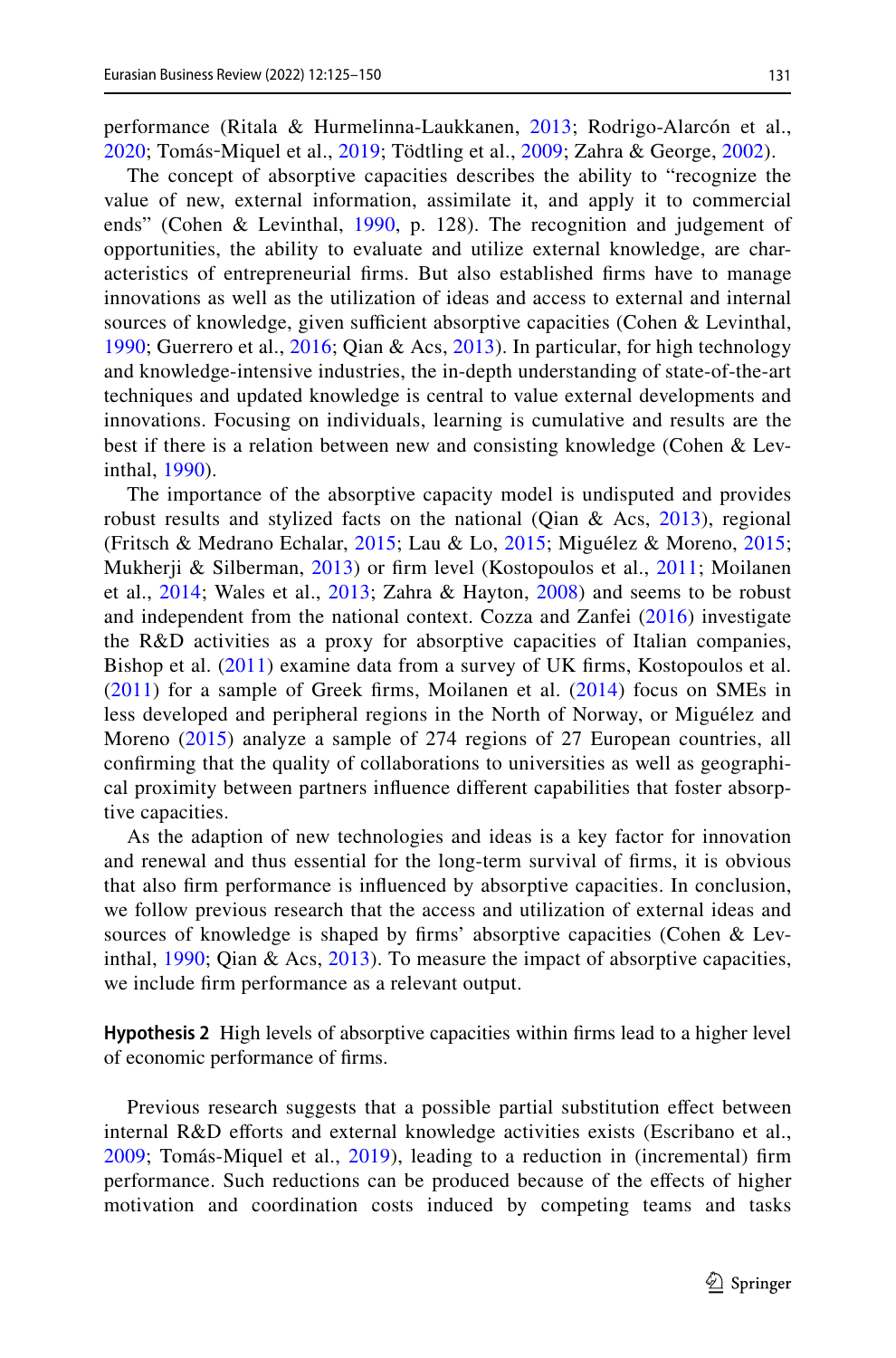(Minbaeva et al., [2003](#page-23-22); Pitt & Clarke, [1999](#page-23-23)) and a costly excessive oversizing in absorptive capacity (Tomás-Miquel et al., [2019](#page-24-2)). Todorova and Durisin [\(2007](#page-24-17)) reorganize a new model based on a critical refection of the central ideas on absorptive capacities by Cohen and Levinthal ([1990](#page-21-1)) and Zahra and George [\(2002](#page-24-13)), taking circumstances into account that can be hindrance. Especially the ability to value new external knowledge is crucial for further steps in the overall transformation process and should be considered, if research detangles the concept of absorptive capacities. At the same time, it is precisely on this point that there is a risk of overinvestment, as it is extremely difficult to learn or improve the ability to value new knowledge.

Additionally, the contingent factors have a crucial infuence on a successful transformation. Especially in incumbent frms, social integration mechanisms as well as power relations play an important role when it comes to leveraging capabilities in organizations. The relationships with customers, but also commitments to other stakeholders can prevent a proper valuation and exploitation of new knowledge (Hill & Rothaermel, [2003\)](#page-22-18). Activities of managers as internal stakeholders as well as suppliers and customers as external stakeholders and their infuence through power can result in substitution and crowding out efects (Hagedoorn & Wang, [2012\)](#page-22-19). Consequently, social integration mechanisms as well as power relations infuence the whole process of building absorptive capacities and can have a negative efect on the economic performance of frms. According to the weak-tie theory of Granovetter [\(1973](#page-22-20)), especially relationships that are distant, unsteady, and thus weak are benefcial when new knowledge should be absorbed. All these efects indicate that there is an optimum for investing in absorptive capacities, leading us to posit an inverted U-shaped relationship between absorptive capacities and frm performance:

*Hypothesis 3* Absorptive capacities follow a quadratic (inverted U-shaped) relation with economic performance of frms.

### **2.1.2 Joint efects of knowledge spillovers and absorptive capacity**

Despite the potential partial efects of the link between absorptive capacities and knowledge spillovers on frm performance, diverse efects may occur because of the interaction between both levels. First, absorptive capacities and knowledge spillovers are not (mathematically) linked together, both variables are selected independently from each other to shape performance positively, like parallels, without an intersection. Both, R&D management in frms and higher education and cluster policy, are chosen independently. For the empirical testing, we would also abstract from the so-called 'Demsetz-Hypotheses' that policy makers and top managers are fully rational and statistically insignifcant results refect that all decisions are made optimally (Demsetz, [1973\)](#page-22-21). Instead, we follow the overwhelming and convincing literature emphasizing the importance of frms having absorptive capacities as an essential pre-condition for translating knowledge spillovers into new technologies and products, the research question being not whether but how both variables are linked together.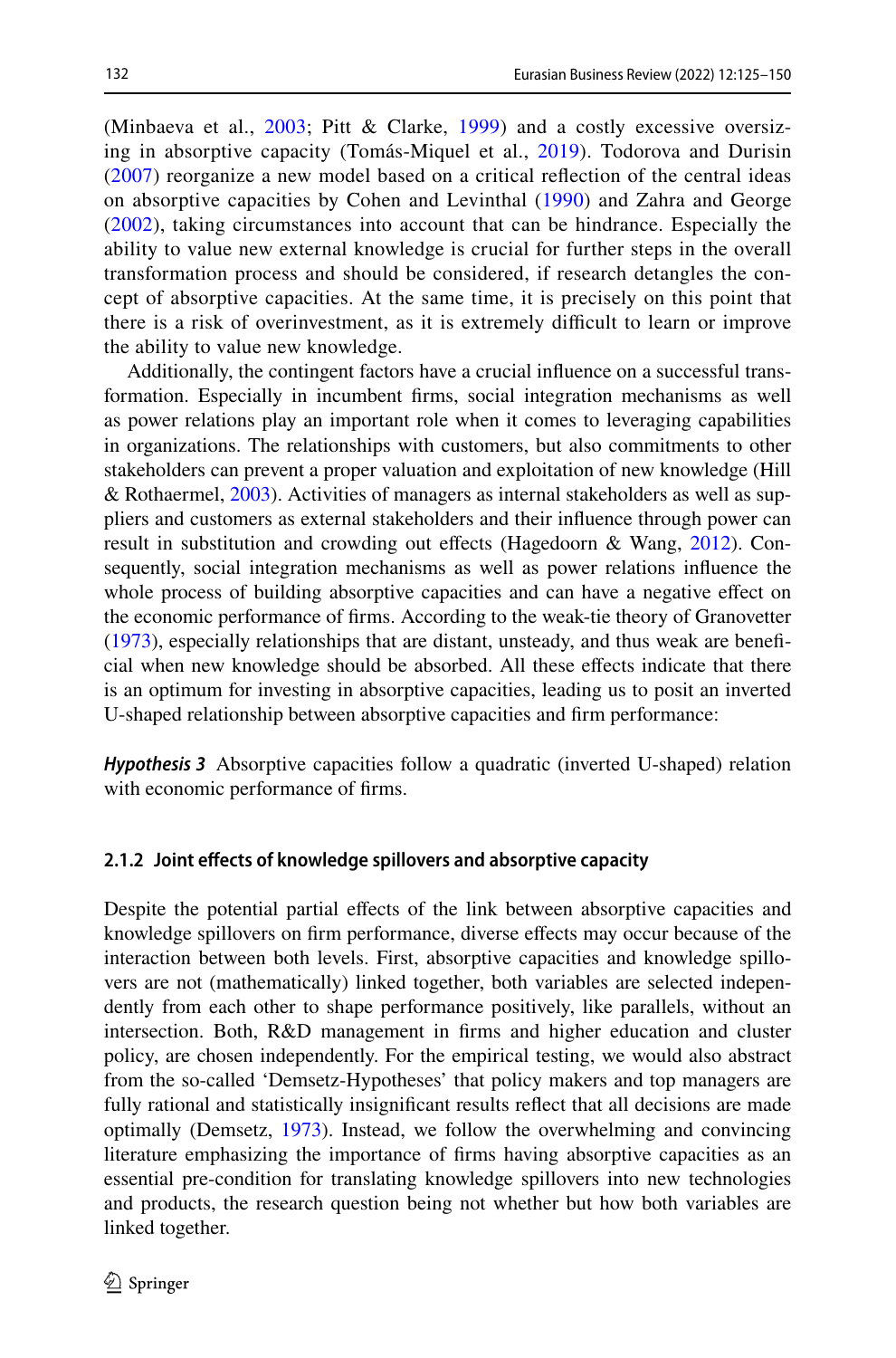The frst approach, dating back to the early post-war period (Leyden & Menter, [2018](#page-23-1)), took the so-called 'linear model of innovation' as a starting point. In this framework, a linear unidirectional relationship is drawn running from basic research and knowledge spillovers and innovation to the ultimate goal of economic performance and economic growth (Balconi et al., [2010;](#page-20-19) Leyden & Menter, [2018\)](#page-23-1). This approach has been refned and amended including feedback relationships and contextual infuences, and greatly benefted from the micro econometric work of Griliches ([1979\)](#page-22-7), Jafe [\(1989\)](#page-22-8), as well as Audretsch and Feldman [\(1996](#page-20-11)).

This literature, that empirically tested the link between knowledge production and performance, generated a series of econometrically robust results substantiating the view that frms' investment in knowledge inputs in the form of R&D expenditures were required to produce innovative output (Cohen & Klepper, [1992a,](#page-21-15) [1992b;](#page-21-16) Griliches, [1984](#page-22-22)). Firm performance in this framework follows a linear relationship with absorptive capacity, usually measured by R&D expenditures, and local knowledge spillovers, most often measured by patents or publication numbers of universities at the regional level (Audretsch & Feldman, [1996](#page-20-11); Jafe et al., [1993](#page-22-23)). An increase in the decision variable, either knowledge spillovers or absorptive capacity, would lead to a linear increase in the output variable. The 'knowledge production function' made popular by Griliches [\(1979\)](#page-22-7) has become the most popular approach to measure the efect and performance of both the production of knowledge and the absorption capacity of frms. In this regard, several authors have proposed a direct, linear, and positive association between the regional innovation systems and the existence of knowledge spillovers, and innovation and frm performance (Bell, [2005;](#page-20-20) Coombs et al., [2009](#page-21-17); Pellegrino & Piva, [2020\)](#page-23-24). Fritsch and Slavtchev  $(2011, p. 914)$  $(2011, p. 914)$  $(2011, p. 914)$  examine the efficiency of different factors in regional innovation systems and fnd that "knowledge spillovers within the private sector as well as those that occur between public research institutions (universities as well as non-university research institutes) and actors in the private sector have a positive impact on private sector innovation activity", especially when the technical felds of research in public research institutes match the innovation efforts in the private sector. The authors fnd that a higher R&D intensity in frms stimulates knowledge spillovers. Additionally, the intensity of university- industry linkages, measured as third-party funding, is beneficial for regional innovation systems and regional wealth (Lehmann, & Menter, [2016](#page-23-25)). Summing up, it is the combination of knowledge spillovers and absorptive capacities that positively afects frm performance. We express these arguments in a more formal way by positing:

*Hypothesis 4* The efect of local (university) knowledge spillovers on frm performance is positively moderated by frms' absorptive capacities.

### **3 Dataset and methodology**

#### **3.1 Dataset**

Our primary goal is to analyze the dependency of frm performance on internal frm characteristics as well as on external regional characteristics. As we specifcally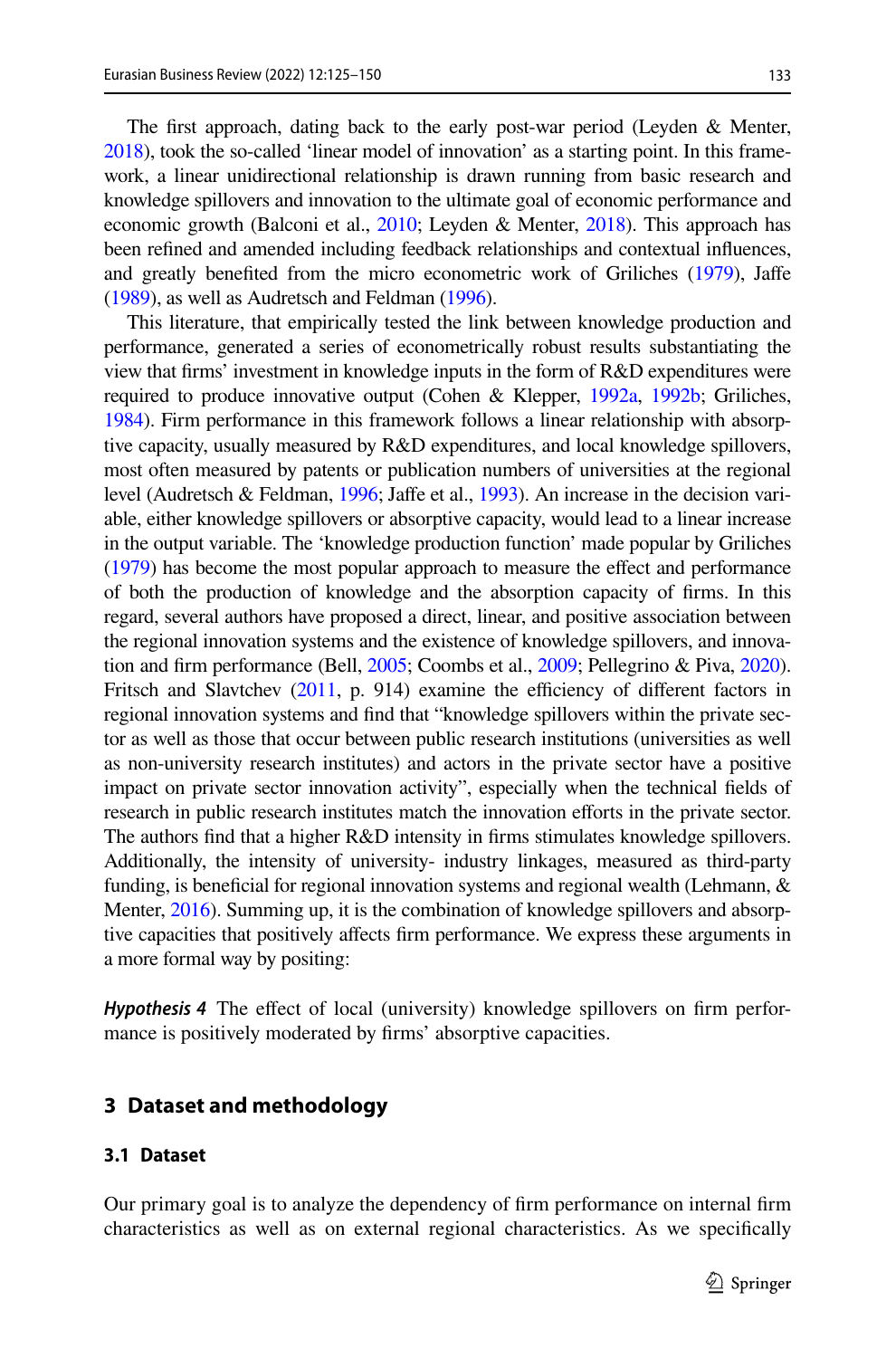want to investigate the interdependency of frms' absorptive capacities and local (university) knowledge spillovers, our dataset consists of 450 German knowledgeintensive publicly listed and traded frms. We deliberately focus on knowledge-based frms as only high technology industries are infuenced by potential university spillovers (Audretsch & Keilbach,  $2007$ ). We capture firm performance by firms' operating income, frms' absorptive capacities by frms' R&D spending, and the existence of local (university) knowledge spillovers by universities' level of income resulting from third-party funding activities (see Table [1](#page-10-0)).

We follow existing studies focusing on absorptive capacities [see Lane et al. [\(2006](#page-23-16)) for an overview of absorptive capacity papers] and measure frms' absorptive capacities by their investment in new knowledge, enabling them to reduce their respective knowledge flter. Universities increasingly serve as regional knowledge factories, thus enable frms to absorb and exploit respective knowledge spillo-vers (Anselin et al., [1997;](#page-20-14) Audretsch & Lehmann, [2005\)](#page-20-2). By taking the engage-ment of universities in third-party funding activities<sup>[3](#page-9-0)</sup> (e.g. grants, donations, contract research, etc.) as a proxy for the existence of local knowledge fows, we refer to Audretsch and Keilbach ([2007\)](#page-20-1) who link investments in new knowledge to an enhanced level of knowledge spillovers. We rely on data provided by the German Federal Statistical Office, the German Patent and Trademark Office as well as the Thomson Datastream to further include regional characteristics such as the regional industry competition (measured by the number of fled patents within a region per workforce), regional vitality, i.e. regional economic performance (measured by gross domestic product per capita), regional density (measured by the number of citizens per square kilometer of land area), and universities' technical orientation (measured by universities being labeled as 'technical universities') as well as universities' size (measured by university students) within a 15-year period from 1998 to 2012. As firm performance is also shaped by efficient internal processes, i.e. its process capital (Scafarto et al., [2016](#page-24-18)), we control for frms' asset utilization (measured by frms' asset turnover ratio) as well as for frms' size (measured by the number of employees). We further control for industry and time effects.

#### **3.2 Descriptive statistics**

Our sample includes 450 publicly listed and traded frms located in Germany operating in knowledge-intensive industries. The large spread of our utilized variables might thereby be best explained by Fritsch and Slavtchev ([2011\)](#page-22-24) who examine regional innovation systems in Germany and show that considerable diferences among German regions exist (see Table [2\)](#page-11-0). Consequently, our dataset captures regions with both high and low innovative and economic output. Not only the regions but also the respective frms in our sample vary signifcantly, which is refected by the share of small and medium sized enterprises as well as large frms,

<span id="page-9-0"></span><sup>&</sup>lt;sup>3</sup> Third-party funds are funds in addition to the regular university budget (basic funding) from public or private sources. Third-party funds can be granted to the university itself, to faculties, departments, and institutes, or to individual scientists.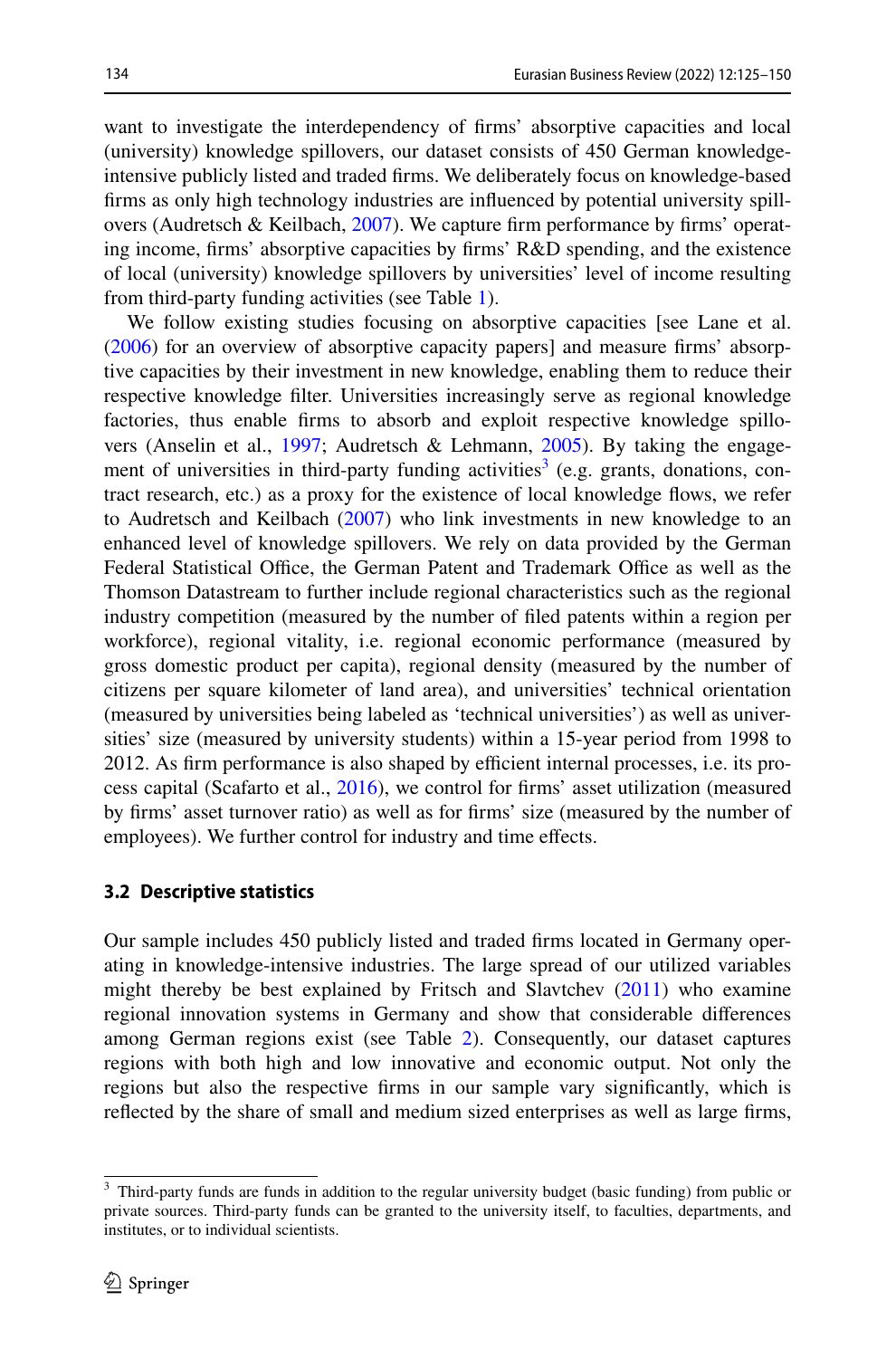<span id="page-10-0"></span>

| ype                                        | Variable                                                          | Measure                                                                                                                         | Source                                                               |
|--------------------------------------------|-------------------------------------------------------------------|---------------------------------------------------------------------------------------------------------------------------------|----------------------------------------------------------------------|
| Independent variable<br>Dependent variable | Knowledge spillovers<br>Absorptive capacities<br>Firm performance | Yearly income of universities from third-party funding activities<br>Yearly operating income (EUR)<br>Yearly R&D spending (EUR) | German Statistics Office<br>Thomson Datastream<br>Thomson Datastream |
| Control variable                           | Regional industry competition                                     | Number of patent applications in relation to the workforce (in 10,000)                                                          | German Patent and Trademark<br>Office, German Statistics<br>Office   |
|                                            | Regional vitality<br>Regional density                             | Gross domestic product (GDP) per capita in Euro (EUR)<br>Number of citizens per square kilometer of land area                   | German Statistics Office<br>German Statistics Office                 |
|                                            | University size                                                   | Number of university-students per region                                                                                        | German Statistics Office                                             |
|                                            | Technical focus                                                   | University is a technical university                                                                                            | German Statistics Office                                             |
|                                            | size<br>Firm                                                      | Logarithmized number of firms' employees                                                                                        | Thomson Datastream                                                   |
|                                            | Asset utilization                                                 | Ratio of operating income to total assets (asset turnover ratio)                                                                | Thomson Datastream                                                   |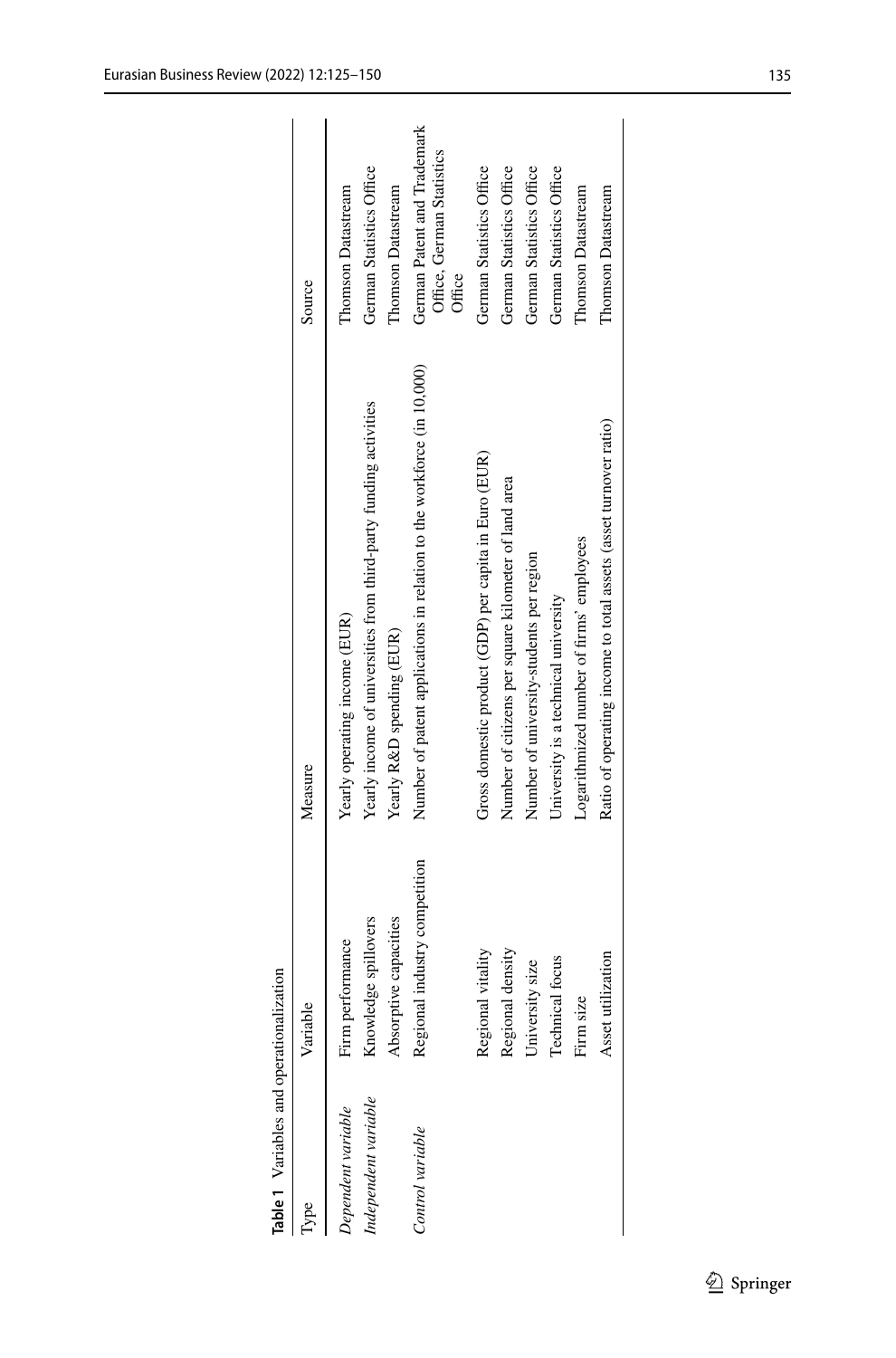| Variable                      | Mean    | Std. dev | Min          | Max        | <b>Observations</b> |
|-------------------------------|---------|----------|--------------|------------|---------------------|
| Firm performance              | 168,103 | 799.406  | $-5,605,000$ | 10,800,000 | $N = 5360$          |
| Absorptive capacities         | 147,404 | 603,524  | $\mathbf{0}$ | 6.900.000  | $N = 3502$          |
| Knowledge spillovers          | 81,202  | 102,091  | $\mathbf{0}$ | 972,242    | $N = 6750$          |
| Regional industry competition | 18.64   | 16.50    | $\mathbf{0}$ | 188.99     | $N = 6750$          |
| Regional vitality             | 32,040  | 7720     | 14.621       | 49,358     | $N = 6748$          |
| Regional density              | 461.60  | 336.93   | 49.28        | 1716       | $N = 6748$          |
| University size               | 35,785  | 28,908   | $\mathbf{0}$ | 108,585    | $N = 6750$          |
| Technical focus               | 0.33    | 0.47     | $\mathbf{0}$ |            | $N = 6750$          |
| Firm size (abs.)              | 12,850  | 46,931   | 1            | 536,350    | $N = 5730$          |
| Asset utilization             | $-0.01$ | 0.45     | $-25.82$     | 8.24       | $N = 5353$          |

<span id="page-11-0"></span>**Table 2** Descriptive statistics

frms investing considerable amounts of money in R&D as well as frms basing their innovative activities solely on outsourced R&D and knowledge spillovers. Although literature suggests that research intensive universities and departments infuence a frm's location decision (see Audretsch et al., [2005](#page-20-15)), not all frms are co-located to universities, resulting in large diferences concerning the existence of local knowledge spillovers originating from universities. In their study of motives to patent, Blind et al. ([2006\)](#page-21-18) show that company size matters. Due to the large diferences in frm size within our sample and in order to stabilize and smooth heterogeneous variances, we transform our variable frm size, i.e. the number of frms' employees, by taking the natural logarithm.

The correlation matrix offers further insights into the bivariate correlations between internal and external frm characteristics and frm performance (see Table [3](#page-12-0)). Whereas frm performance is highly correlated with frms' absorptive capacities  $(r=0.58)$ , the bivariate correlations between firm performance and knowledge spillovers  $(r=0.06)$ , regional economic performance  $(r=0.10)$  or regional innovative performance  $(r=0.05)$  are rather low. Nevertheless, regional economic performance and regional innovative performance show high bivariate correlations  $(r=0.52)$ . Firm size is further highly correlated with firm performance  $(r=0.41)$  as well as firms' investments in  $R&D$ , i.e. their absorptive capacities  $(r=0.46)$ . Hence, whereas internal frm characteristics seem to infuence and shape frm performance, external regional characteristics do not seem to per se infuence frm performance.

#### **3.3 Methodology and estimation techniques**

Based on our panel data, the most straightforward method to investigate the impact of internal and external characteristics on frm performance is to employ a multilevel approach (Goldstein, [2011](#page-22-25); Srholec, [2010\)](#page-24-19). Whereas internal characteristics, i.e. frm data, can be assigned to the micro level of our dataset, external characteristics, i.e. regional data, can be assigned to the macro level of our dataset. Thus, we apply a 2-level hierarchical model which takes both the micro as well as the macro level into account (Bryk & Raudenbush, [1992\)](#page-21-19). Beyond the existence of more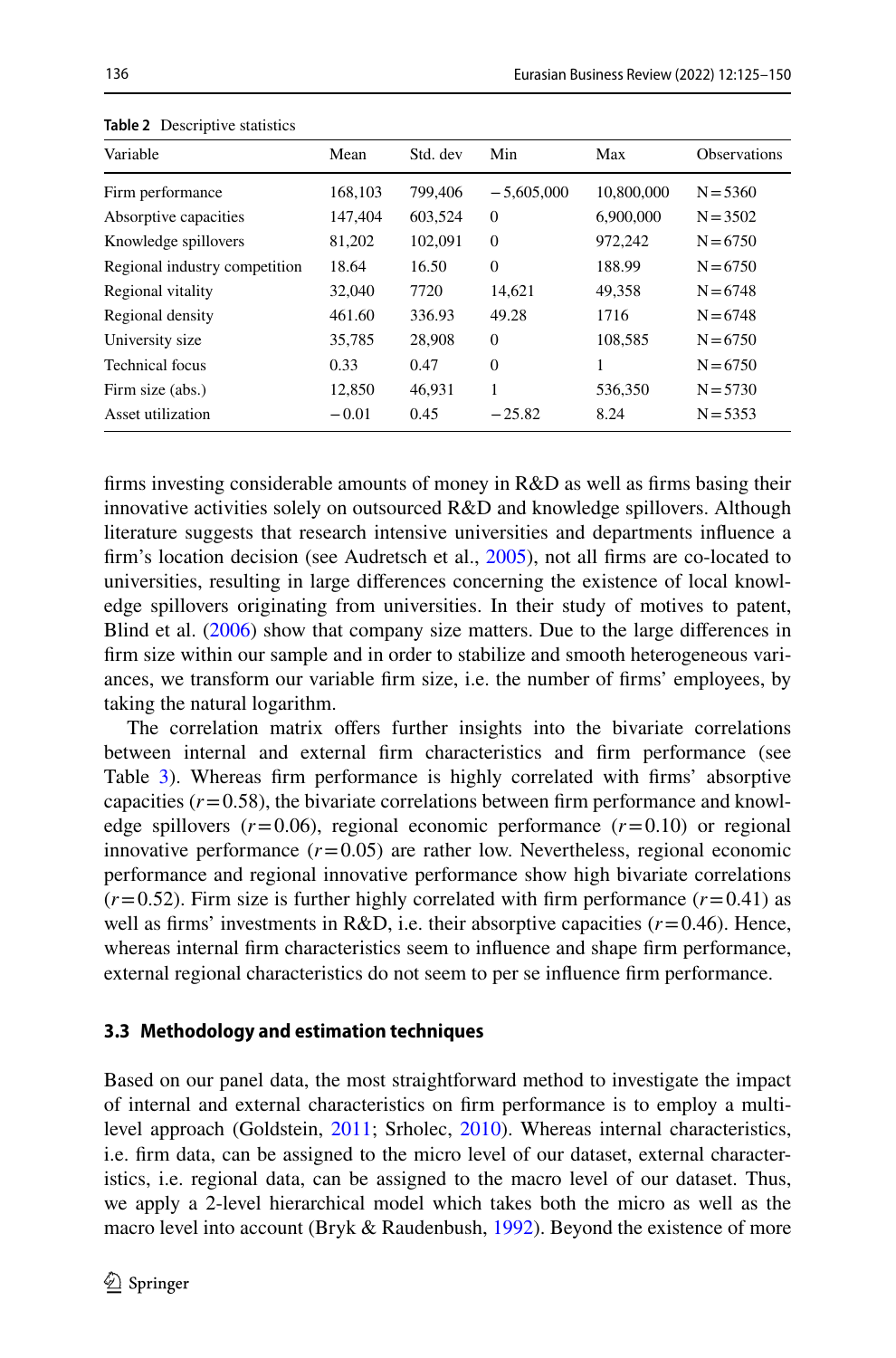<span id="page-12-0"></span>

| Table 3 Correlation matrix                                                                    |           |                    |             |               |                           |           |            |           |                          |
|-----------------------------------------------------------------------------------------------|-----------|--------------------|-------------|---------------|---------------------------|-----------|------------|-----------|--------------------------|
|                                                                                               |           | $\widehat{\omega}$ | $\odot$     | €             | $\widetilde{\mathcal{O}}$ | ၜ         |            | է         | ම                        |
| 1) Firm performance                                                                           | <u>ප</u>  |                    |             |               |                           |           |            |           |                          |
| (2) Absorptive capacities                                                                     | $0.58***$ | 001                |             |               |                           |           |            |           |                          |
| (3) Knowledge spillovers                                                                      | $0.06***$ | $0.05***$          |             |               |                           |           |            |           |                          |
| (4) Regional industry competition                                                             | $0.05***$ | $0.17***$          | $0.37***$   | $\frac{8}{1}$ |                           |           |            |           |                          |
| (5) Regional vitality                                                                         | $0.10***$ | $0.09***$          | $0.37***$   | $0.52***$     | 1.00                      |           |            |           |                          |
| (6) Regional density                                                                          | $0.09***$ | 0.02               | $-0.07$ *** | $-0.03**$     | $0.19***$                 | 00.1      |            |           |                          |
| (7) University size                                                                           | $0.05***$ | $0.04**$           | $0.49***$   | $0.22***$     | $0.30***$                 | $0.15***$ |            |           |                          |
| (8) Firm size                                                                                 | $0.41***$ | $0.46***$          | $-0.05***$  | $-0.01$       | $0.06***$                 | $0.20***$ | $-0.05***$ | $\approx$ |                          |
| (9) Asset utilization                                                                         | $0.05***$ | $0.05***$          | $-0.05***$  | $-0.06***$    | $-0.01$                   | $0.03**$  | $-0.00*$   | $0.15***$ | $\widetilde{\mathrm{S}}$ |
| The asterisks *, **, and *** indicate significance at the 10%, 5%, and 1% level, respectively |           |                    |             |               |                           |           |            |           |                          |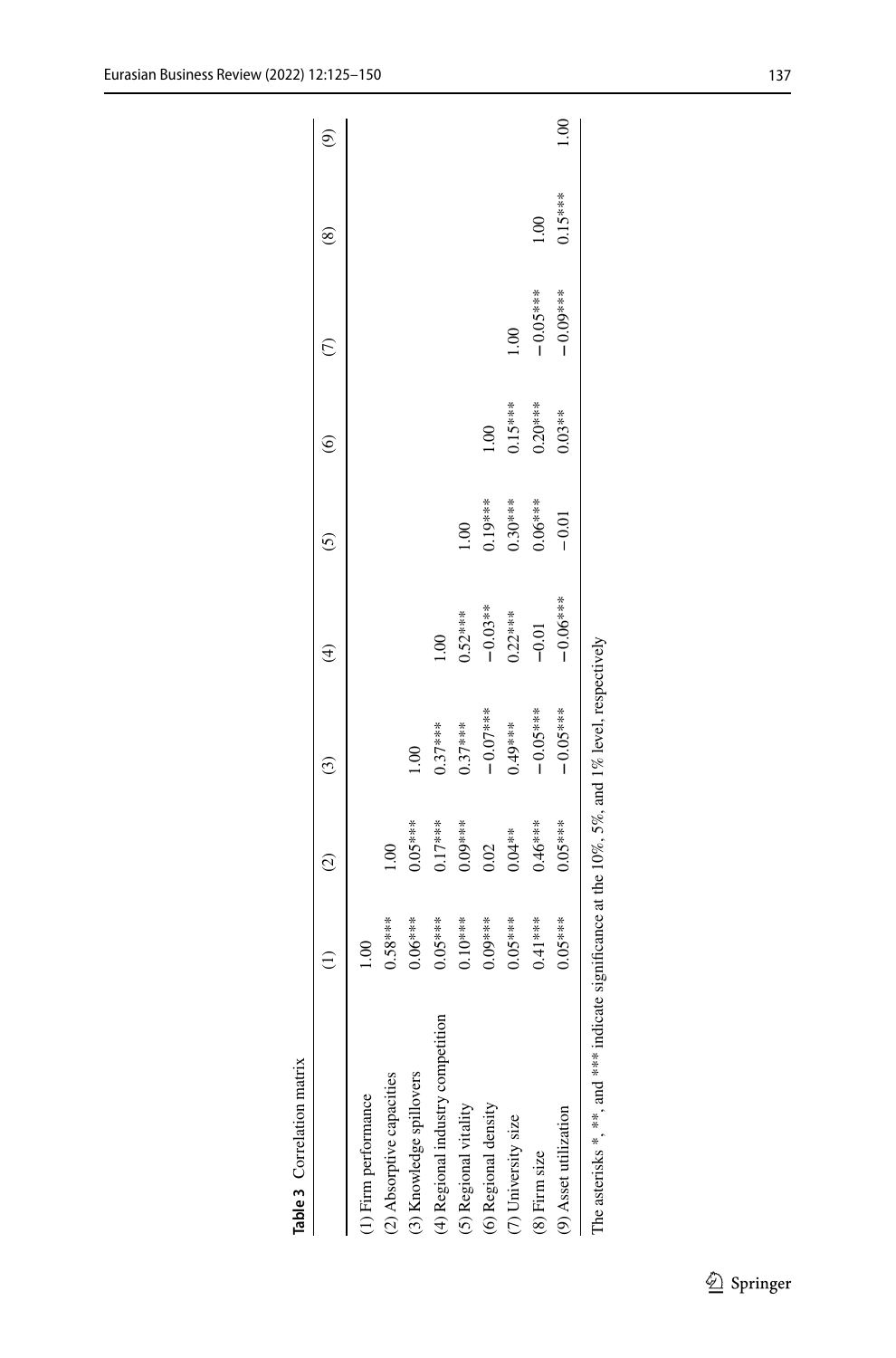than one level of investigation, a basic prerequisite to employ multilevel models is that the dependent variable is at the lowest level of analysis (Snijders, [2011](#page-24-20)). This requirement is fulflled, as frm performance can be assigned to the frm/micro level, i.e. our lowest level of investigation. We thereby use the following estimation:

$$
Y_{ijt} = \beta_{0jt} + \beta_1 \text{firm}_{ijt-1} + \varepsilon_{ij}
$$
\n<sup>(1)</sup>

$$
\beta_{0jt} = \gamma_{00t} + \gamma_{01t} \text{university}_{jt-1} + \gamma_{02t} \text{region}_{jt-1} + \mu_{0j} \tag{2}
$$

where  $Y_{ijt}$  is firm performance, measured by the operating income, of firm  $i$  in region *j* at time *t*. Vector *frm* represents our frst main independent variables, i.e. absorptive capacities, as well as frm specifcs like frm size and frms' asset utilization. Vector *university* represents our second main independent variables, i.e. local knowledge spillovers, as well as university characteristics, i.e. university size and focus. Vector *region* fnally captures our set of control variables, i.e. the regional economic and innovative performance, and regional density. As usual,  $\varepsilon$  and  $\mu$  represent the error terms.

To empirically test our hypotheses, our empirical approach captures linear efects, curvilinear efects, represented by the squared variable absorptive capacity that describes a potential U-shaped relationship between absorptive capacities and frm performance, as well as linear moderating efects, i.e. two-way interactions between absorptive capacities and local knowledge spillovers. As our sample only represents an excerpt of the total population of high technology frms in Germany and the inference should focus on the total population, we deliberately use randomeffects models (Bell & Jones,  $2015$ ). A Hausman test confirms the appropriateness of our approach (Hausman, [1978\)](#page-22-26). We lag all independent and control variables by one year to control for reverse causality. As shown by our descriptive statistics, the knowledge-intensive frms included in our sample are located in regions with both low as well as high levels of local (university) knowledge spillovers and economic output. Hence, endogeneity (frms may choose to locate in more innovative regions and perform higher levels of R&D, thus gaining greater absorptive capacity, to beneft from spillovers) is rather unlikely to afect our results. To investigate isolated as well as comprehensive efects, we employ four diferent estimation specifcations within our approach. The distinct models difer according to the set of variables included in the described vectors. The frst estimation (Model I) represents our basic regression, examining the relationship between frm performance and absorptive capacities as well as the existence of local knowledge spillovers while controlling for regional and frm specifcs. We continuously extend this model by including additional curvilinear efects (Model II) and linear moderating efects (Model III). Model IV represents our full model.

Although studies show that (university) knowledge spillovers are spatially limited (Audretsch, & Feldman, [1996;](#page-20-11) Audretsch, & Lehmann, [2005](#page-20-2)), it is possible that regional knowledge spillovers originating from a university afect the performance of a frm located in an adjacent region. The same may apply for some of our control variables, e.g. regional competition and regional vitality. This fact is likely to give rise to spatial autocorrelation (Anselin, [2001\)](#page-20-22). Following Baptista and Mendonça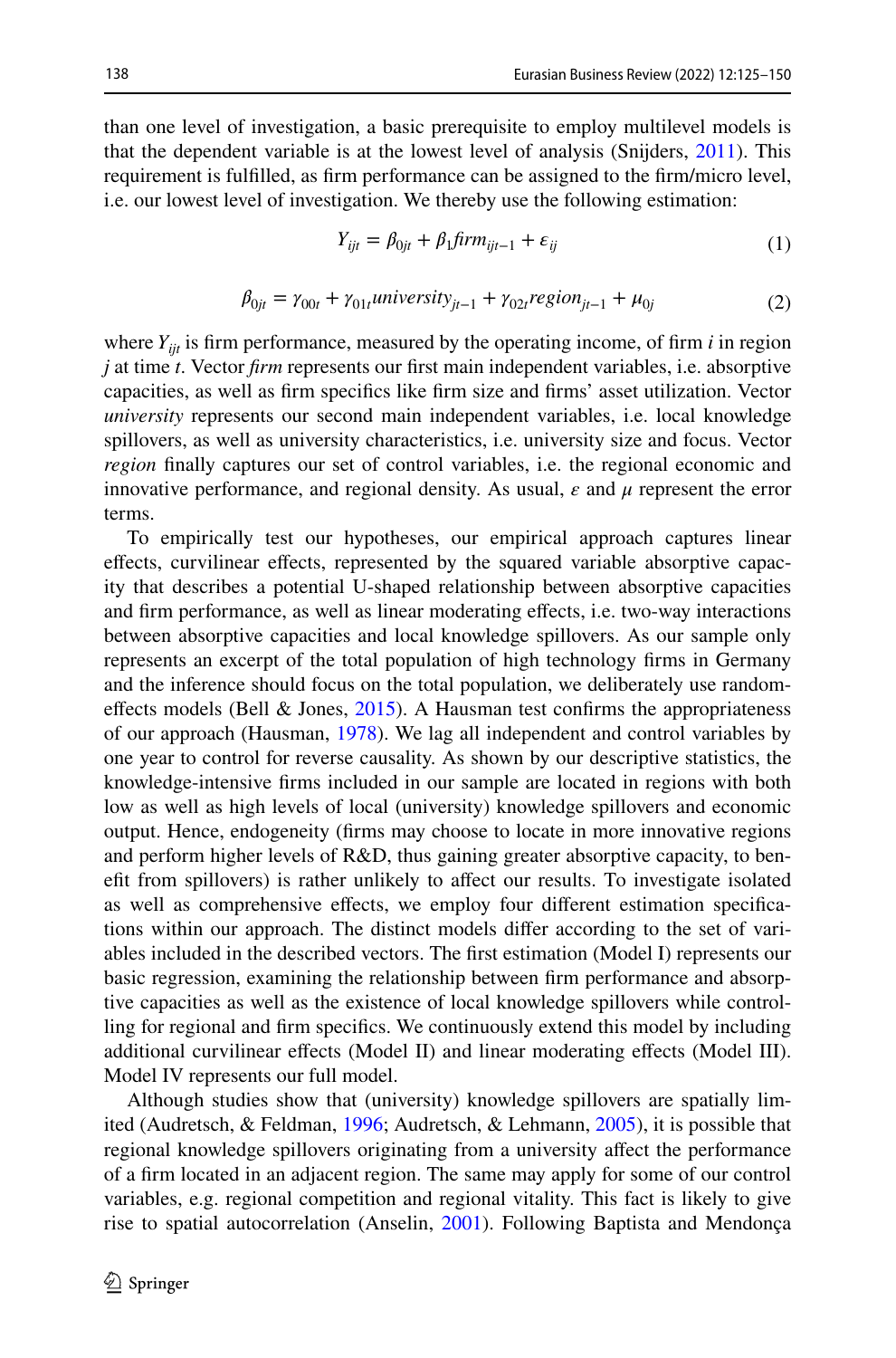[\(2010](#page-20-23)) and in line with Fritsch and Falck [\(2007](#page-22-27)), we control for possible spatial autocorrelation. We therefore apply a spatial cross-regressive model to account for the efects of the adjacent region and unobserved heterogeneity across regions. We thereby include a dummy variable for the diferent regions. This approach shall serve as a robustness test.

### **4 Results and discussion**

The results of our estimation approach are depicted in Table [4.](#page-15-0) Model I investigates the infuence of conducive regional endowments that allow knowledge spillovers on frms' economic performance and reveals an insignifcant efect of local knowledge spillovers on frm performance. All further model specifcations reinforce the insignifcant efect of the existence of knowledge spillovers on frm performance, resulting in a rejection of hypothesis 1. We consequently cannot confrm previous fndings in that frms which engage in R&D outsourcing activities by relying on knowledge spillovers per se beneft from being located in dynamic environments (Gilley & Rasheed, [2000\)](#page-22-28). However, sufficient regional factors and resources, i.e. adequate levels of human capital, suppliers, and customers, may enhance frm performance as indicated by the positive and signifcant variable *regional vitality*. The results further show that the existence of high competition within innovative industries, as indicated by our variable *regional industry competition* capturing the innovative capacity of a region, has a negative and signifcant efect on frm performance. We thus contribute to the ongoing discussion on whether competition helps or hinders performance (Slater & Narver, [1994](#page-24-21)). Our results suggest that especially in high technology industries, competitive pressure undermines technological innovation and technology transfer processes. The technical orientation of a university as well as the number of students do not seem to signifcantly infuence frm performance.

In addition to the impact of external regional characteristics, Model I as well as all other model specifcations further reveal a signifcant and positive efect of R&D expenditures, our proxy for frms' absorptive capacities, i.e. internal frm characteristics, on frms' fnancial performance. We can consequently confrm hypothesis 2 in that the existence of absorptive capacities within frms leads to a higher level of economic performance of frms. We thereby reinforce previous fndings which found that frms with higher R&D expenditures and thus enhanced technological innovation capabilities experience superior fnancial performance (Camisón & Villar-López, [2014](#page-21-20); Sher & Yang, [2005\)](#page-24-22). We can also confrm previous results in that the infuence of frm size on frm performance is positive and signifcant as indicated by the variable *frm size* (Lee, [2009\)](#page-23-26). Finally, we are able to shed light on the impact of frms' *asset utilization* on frm performance (Cheng et al., [2010\)](#page-21-21). We fnd a positive yet insignificant relationship between firms' process capital, i.e. the efficiency with which a frm is deploying its assets in generating income, and frm performance.

The investigation of our hypothesized curvilinear efect reveals a negative and significant coefficient, suggesting that the relationship between absorptive capacities and frm performance follows an inverted U-shaped relationship. We can thus confrm hypothesis 3 in that an optimal level of absorptive capacities exists, refecting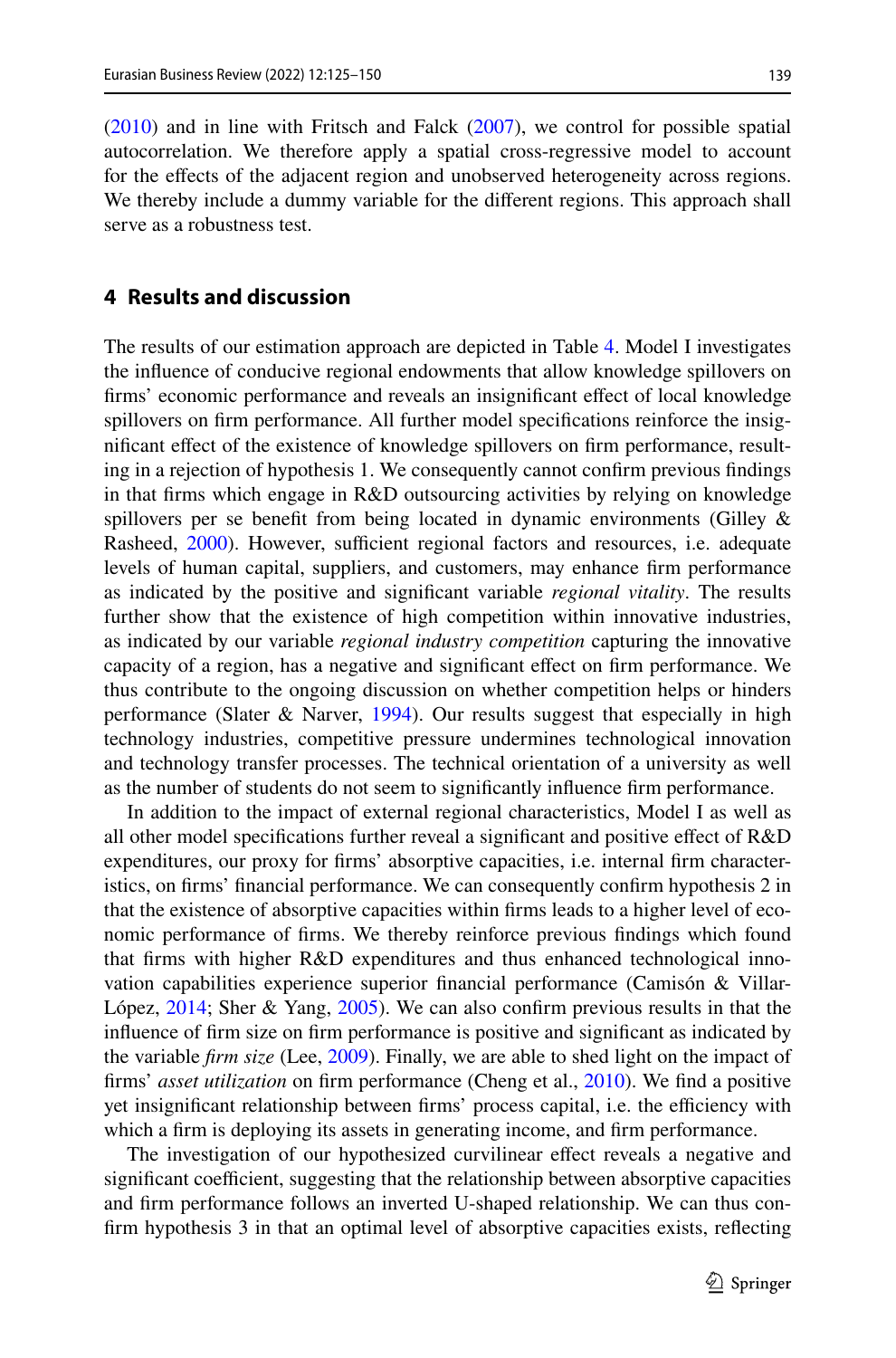<span id="page-15-0"></span>

|                                      | Model I            | Model II                                     | Model III                                       | Model IV                                         |
|--------------------------------------|--------------------|----------------------------------------------|-------------------------------------------------|--------------------------------------------------|
|                                      |                    |                                              |                                                 |                                                  |
| Independent and moderating variables |                    |                                              |                                                 |                                                  |
| Knowledge spillovers                 | 0.206(0.205)       | 0.195(0.202)                                 | $-0.128(0.209)$                                 | $-0.043(0.206)$                                  |
| L. Absorptive capacities             | $0.616***$ (0.045) | $1.425***$ (0.098)                           | $0.340***$ (0.058)                              | $1.120***$ (0.113)                               |
| Curvilinear effect                   |                    |                                              |                                                 |                                                  |
| L. $AbCap^2$                         |                    | $-1.6\times10^{-7}$ *** $(1.7\times10^{-8})$ |                                                 | $-1.4 \times 10^{-7}$ *** $(1.8 \times 10^{-8})$ |
| Linear moderating effect             |                    |                                              |                                                 |                                                  |
| L. AbCap × KS                        |                    |                                              | $2.3 \times 10^{-6}$ *** $(3.1 \times 10^{-7})$ | $1.7 \times 10^{-6***}$ (3.1×10 <sup>-7</sup> )  |
| Controls                             |                    |                                              |                                                 |                                                  |
| L. Regional vitality                 | $10.25**$ (5.09)   | $11.40**$ (5.03)                             | $10.95***$ (5.46)                               | $10.89**$ (5.14)                                 |
| L. Regional industry<br>competition  | $-6315***$ (2003)  | $-7144***$ (1982)                            | $-6727***$ (2105)                               | $-6945***$ (2012)                                |
| L. Regional density                  | 47.82 (94.95)      | 79.40 (92.99)                                | 46.84 (101.8)                                   | 71.57 (95.24)                                    |
| L. University size                   | $-1.578(1.275)$    | $-2.314*(1.259)$                             | $-1.877(1.356)$                                 | $-2.286*$ (1.283)                                |
| L. Technical focus                   | 23,929 (81,997)    | 35,994 (80,420)                              | 23,599 (87,878)                                 | 32,668 (82,309)                                  |
| L. Firm size                         | 76,739*** (13,497) | 44,394*** (13,596)                           | 74,826*** (13,728)                              | 48,116*** (13,763)                               |
| L. Asset utilization                 | 7786 (69,006)      | 11,412 (67,926)                              | 13,047 (68,575)                                 | 13,499 (67,715)                                  |
| Year dummies                         | Yes                | Yes                                          | Yes                                             | Yes                                              |
| Industry dummies                     | Yes                | Yes                                          | Yes                                             | Yes                                              |
| Total observations                   | 2949               | 2949                                         | 2949                                            | 2949                                             |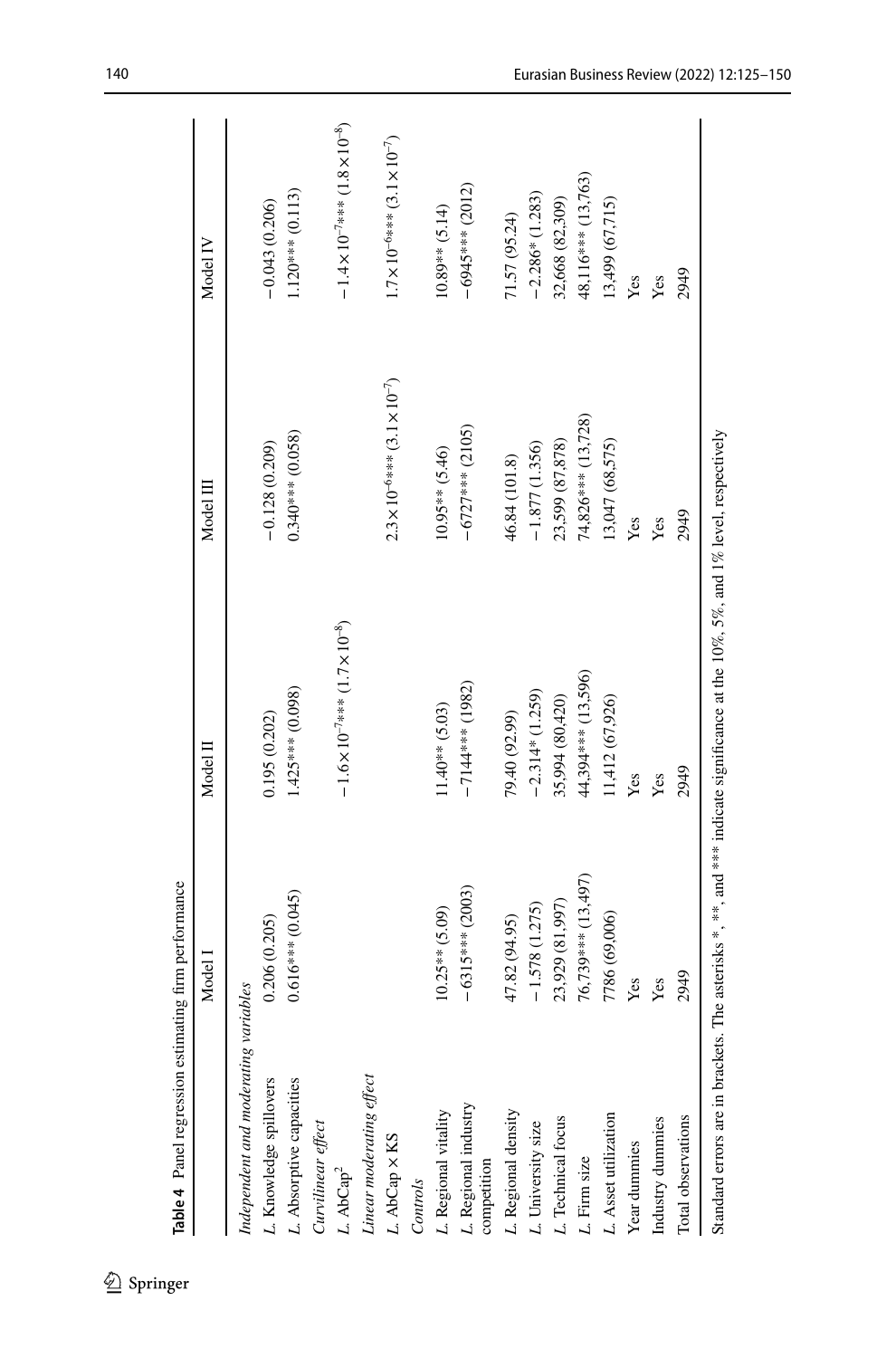the diminishing marginal returns of additional investments in R&D. The evaluation of our fourth hypothesis is based on the interaction between frms' absorptive capacities and prevalent local knowledge spillovers. Model III reveals a positive and significant coefficient of the interaction between internal firm characteristics and external regional characteristics. External knowledge spillovers may complement internal R&D activities and in turn may lead to an enhanced economic performance. We can consequently confrm hypothesis 4 in that a complementary efect between local knowledge spillovers in regions and frms' absorptive capacities leads to a higher level of economic performance of frms, hence confrm the results of previous stud-ies focusing on R&D spillover effects and R&D cooperation (Belderbos et al., [2004;](#page-20-24) Chen et al., [2013\)](#page-21-22). We thus reinforce the absorptive capacity theory of knowledge spillover entrepreneurship (Qian & Acs, [2013](#page-23-17)). Knowledge-based entrepreneurial technology transfer activities and the transformation of knowledge spillovers into economic knowledge are based on the co-existence of new knowledge and adequate knowledge capacities, ultimately resulting in higher levels of frm performance. Model IV constitutes our full model and confrms all postulated relationships. Our spatial cross-regressive models confrm the robustness of our results (see Table [5\)](#page-17-0).

As with all research, our study is subject to a number of limitations. Measuring the existence of knowledge spillovers by focusing on knowledge provided by the public sector does not capture the total amount of potential local knowledge fows. Also, private sector research activities lead to knowledge spillovers, so-called R&D spillover effects, which should ideally be considered as well. We further base our multilevel approach on a rather small unbalanced panel which is not ideal as larger sample sizes could substantiate recommendations derived from our results. Additionally, further control variables could be included within the analyses, e.g. university-frm collaborations as well as frm-frm collaborations to diferentiate distinct types of knowledge spillovers and examine their individual impact on frm performance.

### **5 Conclusion**

The importance of context has been the focus of many research efforts over the recent years (Audretsch et al., [2021a](#page-20-25); Autio et al., [2014](#page-20-26); De Clercq et al., [2013\)](#page-21-23). As the creation, recognition, absorption, and exploitation of new knowledge is highly context dependent, scholars have investigated the impact of distinct context dimensions (organizational, institutional, industry, social, political) and have set up various frameworks such as the regional innovation system framework to capture the infuencing factors on entrepreneurial innovation, technology transfer, and performance. Wirth and Markard ([2011,](#page-24-23) p. 637) note that "diferent context structures do not only infuence whether a novel technological feld develops quickly or fails but they also shape the direction of development". Adding characteristics beyond internal capabilities to the knowledge production and knowledge exploitation function has resulted in a wealth of studies focusing on the existence and geographic constraints of local knowledge spillovers and their impact on frm location and performance (Audretsch et al., [2005;](#page-20-15) Calcagnini et al., [2016;](#page-21-24) Grillitsch & Nilsson, [2017;](#page-22-2) Singh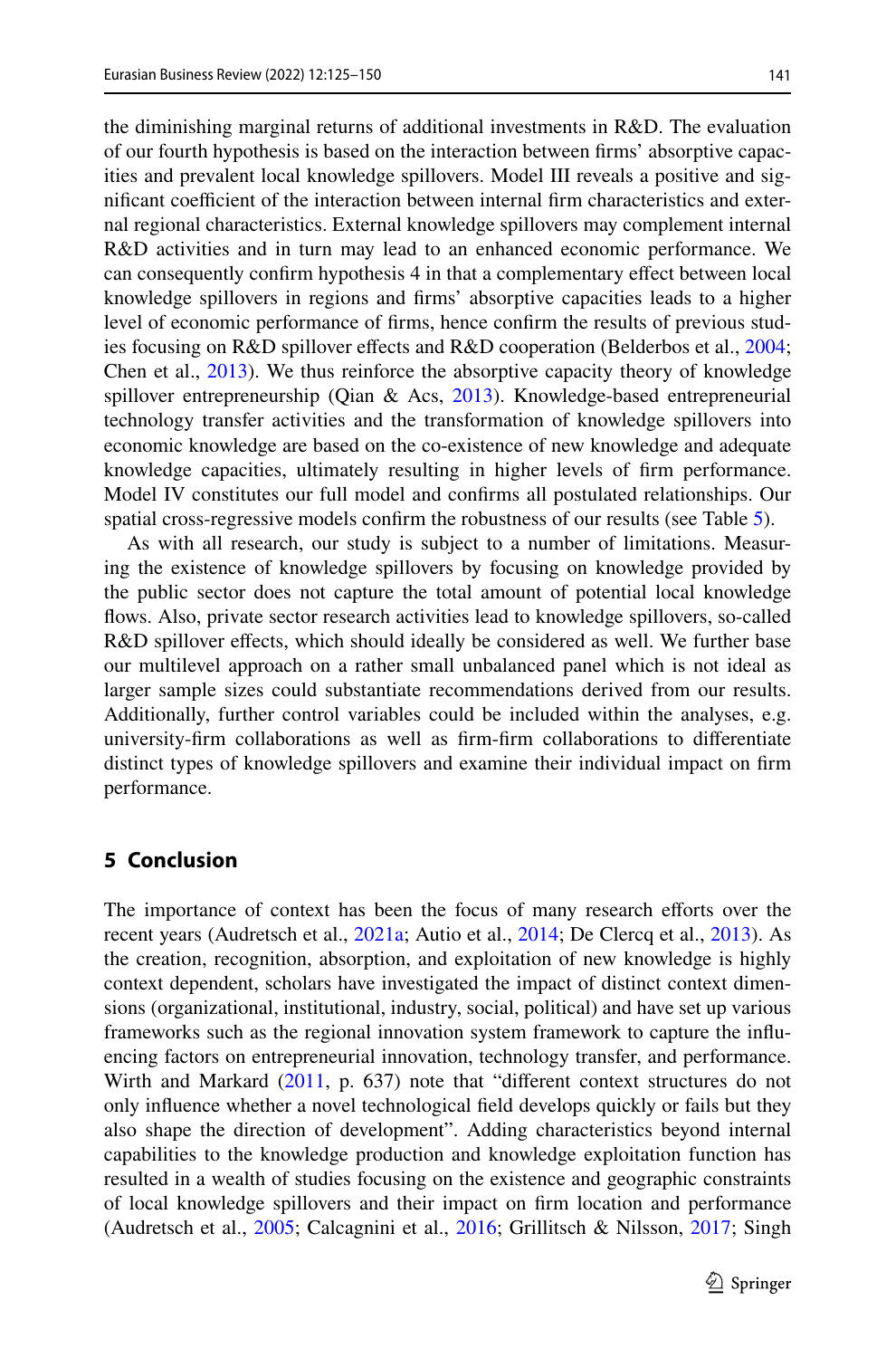<span id="page-17-0"></span>

|                                      | Model V             | Model VI                                                                                                                              | Model VII               | Model VIII                                       |
|--------------------------------------|---------------------|---------------------------------------------------------------------------------------------------------------------------------------|-------------------------|--------------------------------------------------|
| Independent and moderating variables |                     |                                                                                                                                       |                         |                                                  |
| . Knowledge spillovers               | $-0.043(0.231)$     | $-0.092(0.228)$                                                                                                                       | $-0.413*(0.232)$        | $-0.354(0.230)$                                  |
| L. Absorptive capacities             | $0.599***$ (0.045)  | 1.446*** (0.099)                                                                                                                      | $0.253***$ (0.061)      | $1.051***$ (0.119)                               |
| Curvilinear effect                   |                     |                                                                                                                                       |                         |                                                  |
| L. $AbCap^2$                         |                     | $-1.6 \times 10^{-7}$ *** $(1.7 \times 10^{-8})$                                                                                      |                         | $-1.3 \times 10^{-7}$ *** $(1.8 \times 10^{-8})$ |
| Linear moderating effect             |                     |                                                                                                                                       |                         |                                                  |
| L. AbCap × KS                        |                     |                                                                                                                                       | $2.6 \times 10^{-6***}$ | $1.9 \times 10^{-6***}$                          |
|                                      |                     |                                                                                                                                       | $(3.2 \times 10^{-7})$  | $(3.3 \times 10^{-7})$                           |
| Controls                             |                     |                                                                                                                                       |                         |                                                  |
| . Regional vitality                  | $61.42***$ (15.09)  | $67.43***$ (14.92)                                                                                                                    | 52.76*** (14.91)        | 59.89*** (14.85)                                 |
| L. Regional industry<br>competition  | $-19,090***$ (3444) | $-20,634***$ (3400)                                                                                                                   | $-19,807***$ (3402)     | $-20,892***$ (3379)                              |
|                                      |                     |                                                                                                                                       |                         |                                                  |
| Regional density                     | $-2192(1643)$       | $-2495(1622)$                                                                                                                         | $-2923*(1624)$          | $-2983*(1612)$                                   |
| L. University size                   | $-8.584***$ (2.953) | $-11.27***$ (2.930)                                                                                                                   | $-8.720***$ (2.911)     | $-10.90***$ (2.908)                              |
| L. Firm size                         | 73,717*** (13,940)  | 39,293*** (14,041)                                                                                                                    | 71,143*** (14,118)      | 43,849*** (14,217)                               |
| Asset utilization                    | 38,283 (69,727)     | 40,891 (68,602)                                                                                                                       | 43,535 (69,090)         | 44,352 (68,314)                                  |
| Year dummies                         | Yes                 | Yes                                                                                                                                   | Yes                     | Yes                                              |
| Industry dummies                     | Yes                 | Yes                                                                                                                                   | Yes                     | Yes                                              |
| Region dummies                       | Yes                 | Yes                                                                                                                                   | Yes                     | Yes                                              |
| Total observations                   | 2949                | 2949                                                                                                                                  | 2949                    | 2949                                             |
|                                      |                     | Standard errors are in brackets. The asterisks $*$ , $**$ , and $**$ indicate significance at the 10%, 5%, and 1% level, respectively |                         |                                                  |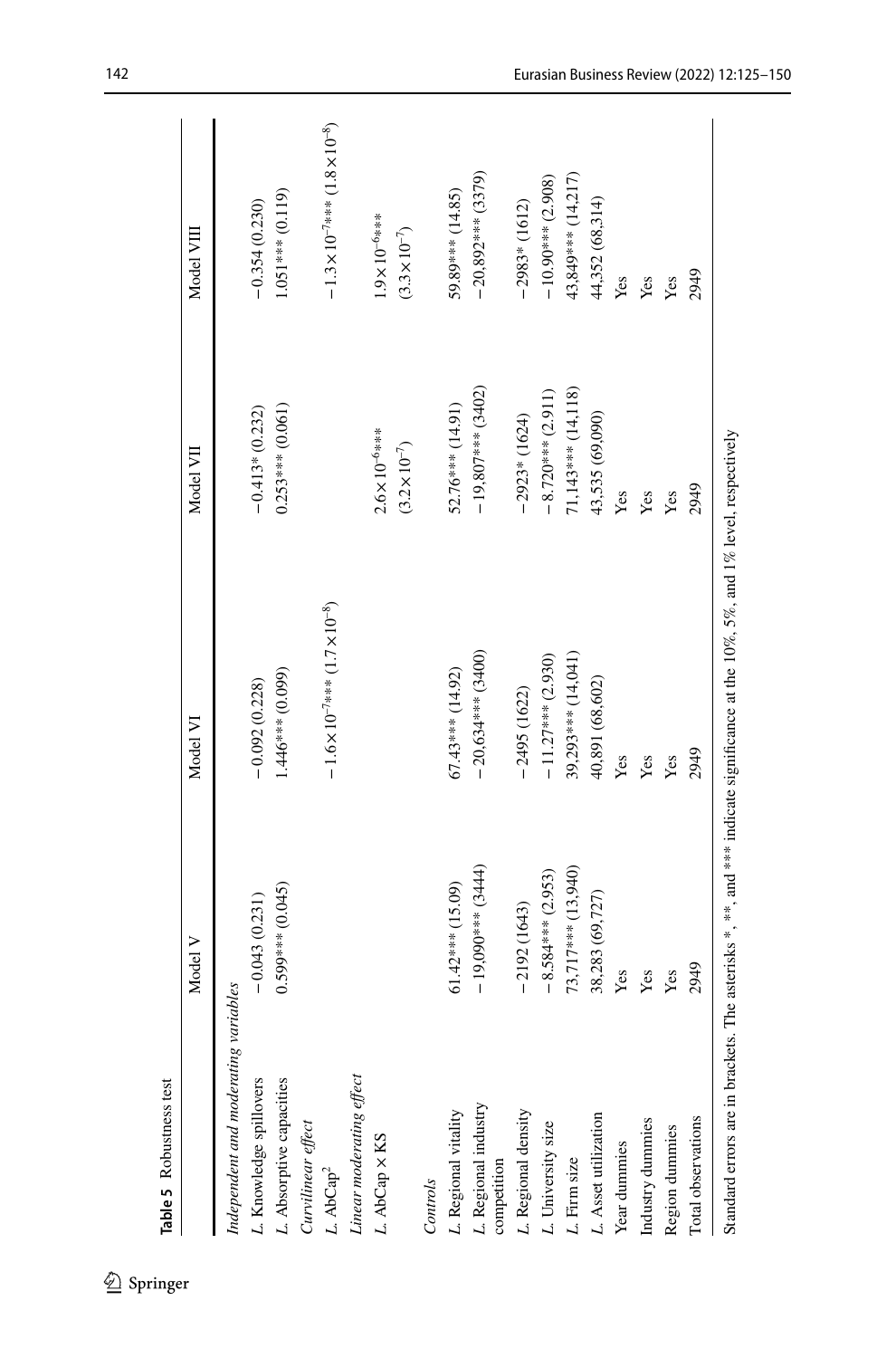& Marx, [2013\)](#page-24-24). The underlying knowledge spillover theory of entrepreneurship has reinforced respective research agendas as it suggests that higher knowledge contexts induce more entrepreneurial opportunities, thus greater potential to innovate, enhancing frms' competitive positioning within the market (Audretsch & Keilbach, [2007](#page-20-1)). Increased frm performance yet not only depends on higher knowledge contexts, but also on frms' absorptive capacities allowing frms to understand, recognize, and commercialize new knowledge. The absorptive capacity theory of knowledge spillover entrepreneurship has identifed human capital as the critical driver for knowledge-based entrepreneurial activities (Qian & Acs,  $2013$ ). Taking a firm perspective, human or corporate capital can be nurtured and shaped by frms' fnancial investments in understanding and creating new knowledge and technologies, i.e. spending money on professional development and R&D.

#### **5.1 Managerial implications**

This study has taken investments of knowledge-intensive publicly listed and traded frms in corporate capital, i.e. investments in R&D, as a starting point and has investigated the infuence of the co-existence of both higher knowledge contexts and frms' absorptive capacities on frm performance. Our results reveal that the existence of local (university) knowledge spillovers does not have a per se positive impact on frm performance. It is the co-existence of adequate absorptive capacities and high levels of (university) knowledge spillovers which enables frms to beneft from local knowledge fows, thus penetrate the knowledge flter. Managers whose companies are expected to beneft from knowledge spillovers are advised to invest in their human capital and develop their absorptive capabilities in this way. We can further show that the relationship between frm performance and absorptive capacities follows an inverted U-shape, implying that 'a more the better' logic does not apply. Therefore, decision-makers should carefully consider which type of investment contributes to the company's success and to what extent. Beyond (university) knowledge spillovers, both internal frm characteristics such as size as well as external regional characteristics such as regional economic vitality further shape frm performance. Contributing to an ongoing discussion whether local competition helps or hinders frm performance, this study fnds evidence that within knowledge-intensive high technology industries, high levels of competition rather counteract augmented frm performance.

#### **5.2 Policy implications**

Beyond implications for knowledge-intensive frms to not only base their location decisions on higher knowledge contexts, but also on their inherent capacities to absorb and exploit local knowledge spillovers, our fndings might also provide an impetus to reconsider current public policy strategies. Much research efort has been devoted to guiding policy makers how to enhance the efficiency and effectiveness of public sector organizations within regional innovation systems, enabling especially public research organizations such as universities to produce more knowledge,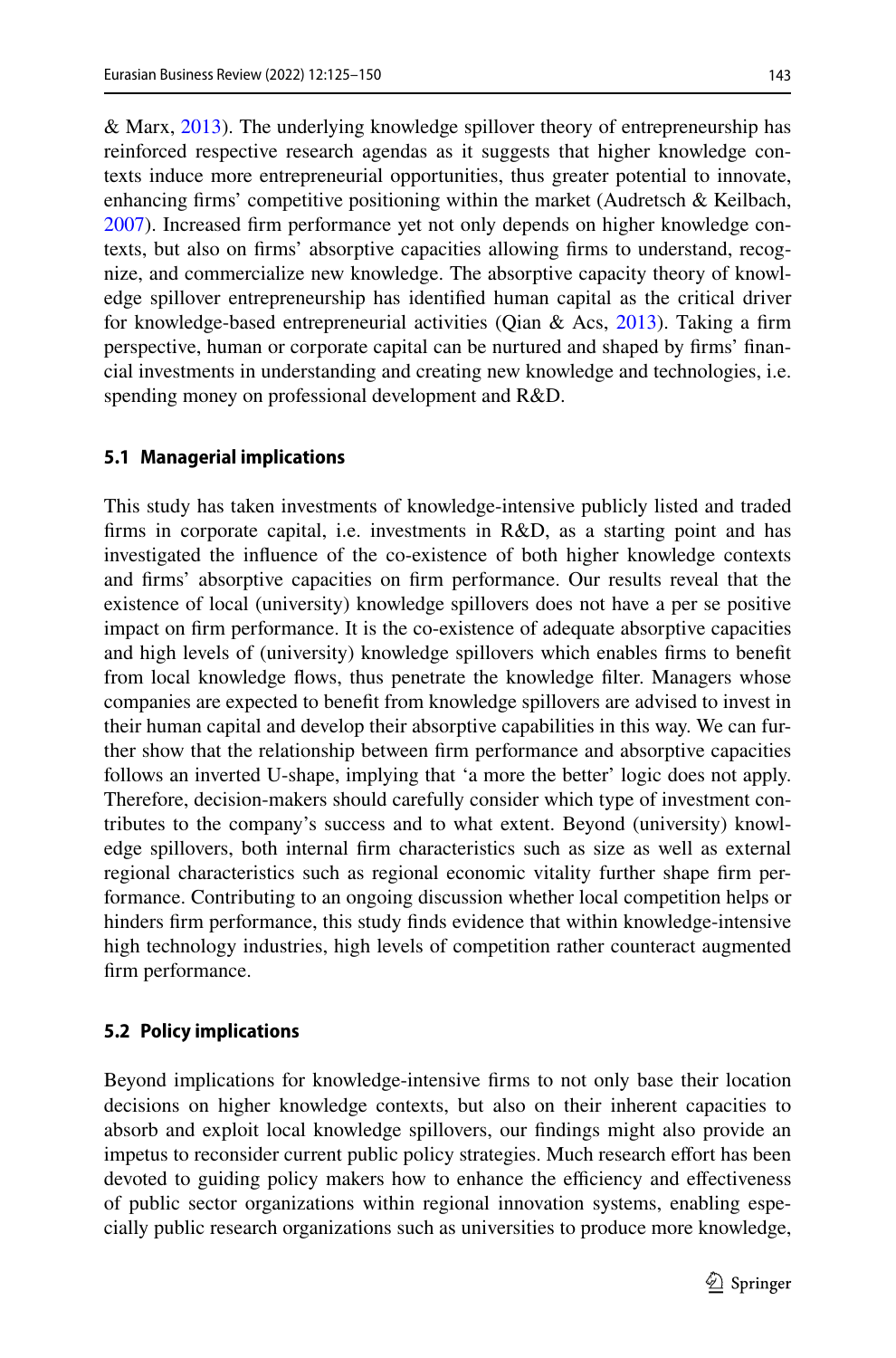thus supply the private sector with additional knowledge inputs through technology transfer (Cunningham et al., [2019](#page-21-6), [2021\)](#page-21-7). Our results clearly show that this policy approach is by far not sufficient and only one side of the coin. Idiosyncratic regional prerequisites, i.e. prevalent absorptive capacities of frms, have to be considered by policy makers, in order to achieve the ultimate goal of public policy: regional economic prosperity.

Consequently, a comprehensive policy approach is needed which balances the support provided to knowledge producing regional actors such as universities as well as knowledge exploiting actors such as knowledge-based frms. Economic growth is not based on new knowledge but on the exploitation thereof, yet requiring sufficient regional absorptive capacities. Thus, our study shows that the traditional technology transfer model is insufficient, as it does not capture the context of knowledge production and exploitation, hence oversimplifes the complexity of respective processes. Scholars like Stam [\(2015](#page-24-5)) have already provided more comprehensive frameworks which emphasize the importance of the entrepreneurial context.

#### **5.3 Implications for future research**

Future research should deliberately examine the efects of more comprehensive public policy approaches encouraging public–private sector interactions by taking both the local knowledge context as well as frms' capabilities to exploit respective opportunities into account. One-size-fts-all policy approaches are unlikely to be successful, as "contexts will always matter and need to be appreciated for determining the most relevant accent at every stage of the process" (Stam & Bosma, [2015,](#page-24-25) p. 297). Therefore, more nuanced models of technology transfer need to be conceptualized which take respective fuzzy processes and their actual contexts into consideration. We thus reinforce the call of Bradley et al. ([2013\)](#page-21-25) for alternative views of technology transfer for public–private sector interactions.

**Funding** Open Access funding enabled and organized by Projekt DEAL.

**Open Access** This article is licensed under a Creative Commons Attribution 4.0 International License, which permits use, sharing, adaptation, distribution and reproduction in any medium or format, as long as you give appropriate credit to the original author(s) and the source, provide a link to the Creative Commons licence, and indicate if changes were made. The images or other third party material in this article are included in the article's Creative Commons licence, unless indicated otherwise in a credit line to the material. If material is not included in the article's Creative Commons licence and your intended use is not permitted by statutory regulation or exceeds the permitted use, you will need to obtain permission directly from the copyright holder. To view a copy of this licence, visit [http://creativecommons.org/licen](http://creativecommons.org/licenses/by/4.0/) [ses/by/4.0/](http://creativecommons.org/licenses/by/4.0/).

#### **References**

<span id="page-19-0"></span>Acs, Z. J., Audretsch, D. B., & Feldman, M. P. (1992). Real efects of academic research: Comment. *The American Economic Review, 82*(1), 363–367.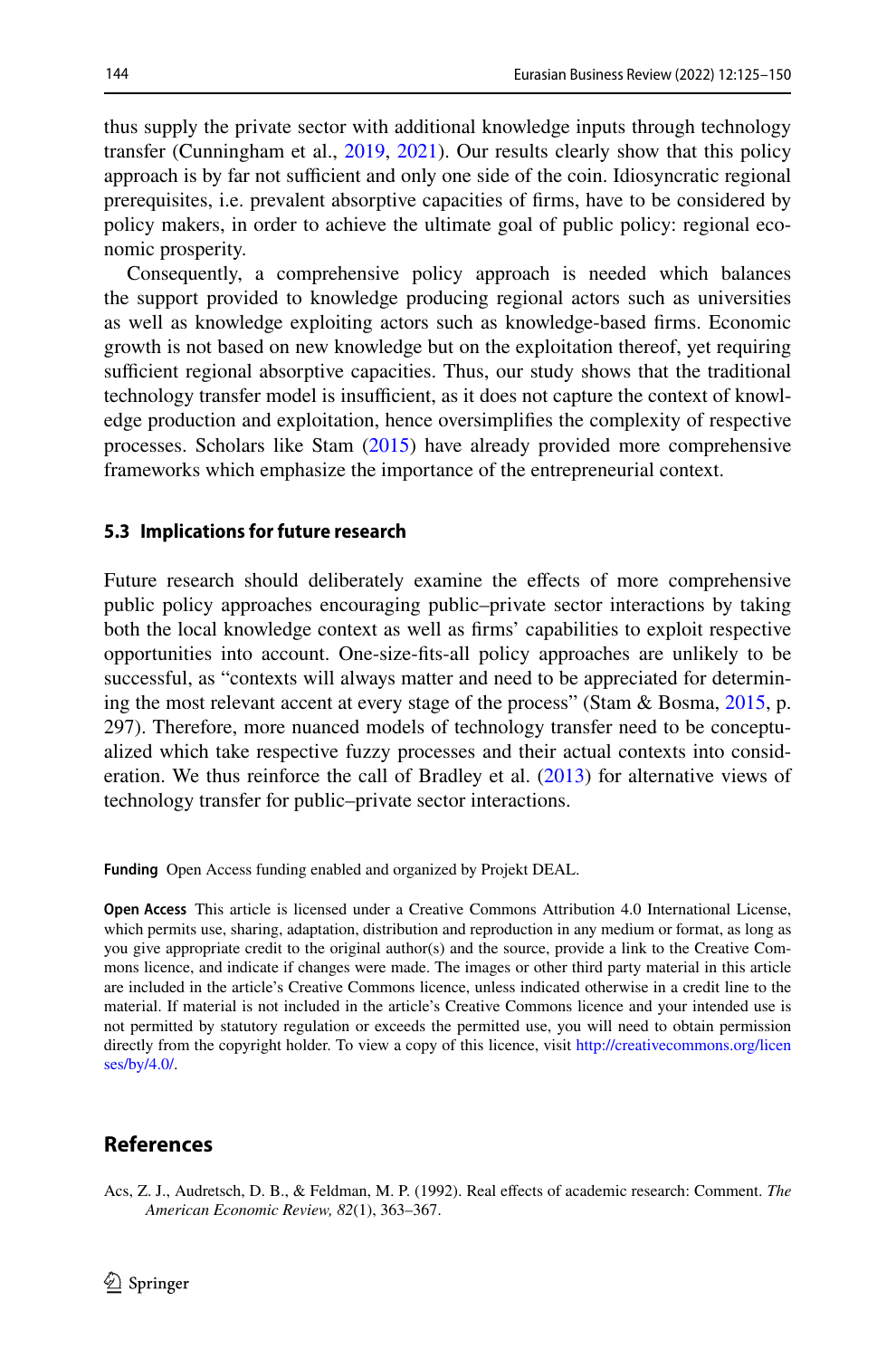- <span id="page-20-9"></span>Acs, Z. J., Audretsch, D. B., & Feldman, M. P. (1994). R&D spillovers and recipient frm size. *The Review of Economics and Statistics, 76*(2), 336–340.
- <span id="page-20-8"></span>Acs, Z. J., Audretsch, D. B., & Lehmann, E. E. (2013). The knowledge spillover theory of entrepreneurship. *Small Business Economics, 41*(4), 757–774.
- <span id="page-20-13"></span>Acs, Z. J., Audretsch, D. B., Lehmann, E. E., & Licht, G. (2016). National systems of innovation. *The Journal of Technology Transfer, 42*(5), 997–1008.
- <span id="page-20-16"></span>Acs, Z. J., Autio, E., & Szerb, L. (2014). National systems of entrepreneurship: Measurement issues and policy implications. *Research Policy, 43*(3), 476–494.
- <span id="page-20-7"></span>Acs, Z. J., Braunerhjelm, P., Audretsch, D. B., & Carlsson, B. (2009). The knowledge spillover theory of entrepreneurship. *Small Business Economics, 32*(1), 15–30.
- <span id="page-20-22"></span>Anselin, L. (2001). Spatial econometrics. In B. H. Baltagi (Ed.), *A companion to theoretical econometrics* (pp. 310–330). Blackwell Publishing.
- <span id="page-20-14"></span>Anselin, L., Varga, A., & Acs, Z. (1997). Local geographic spillovers between university research and high technology innovations. *Journal of Urban Economics, 42*(3), 422–448.
- <span id="page-20-6"></span>Argote, L., & Ingram, P. (2000). Knowledge transfer: A basis for competitive advantage in frms. *Organizational Behavior and Human Decision Processes, 82*(1), 150–169.
- <span id="page-20-10"></span>Audretsch, D. B. (2014). From the entrepreneurial university to the university for the entrepreneurial society. *The Journal of Technology Transfer, 39*(3), 313–321.
- <span id="page-20-0"></span>Audretsch, D. B. (2015). *Everything in its place: Entrepreneurship and the strategic management of cities, regions, and states*. Oxford University Press.
- <span id="page-20-25"></span>Audretsch, D. B., Belitski, M., Caiazza, R., Günther, C., & Menter, M. (2021a). From latent to emergent entrepreneurship: The importance of context. *Technological Forecasting and Social Change*. <https://doi.org/10.1016/j.techfore.2021.121356>
- <span id="page-20-11"></span>Audretsch, D. B., & Feldman, M. P. (1996). R&D spillovers and the geography of innovation and production. *The American Economic Review, 86*(3), 630–640.
- <span id="page-20-4"></span>Audretsch, D. B., Hülsbeck, M., & Lehmann, E. E. (2012). Regional competitiveness, university spillovers, and entrepreneurial activity. *Small Business Economics, 39*(3), 587–601.
- <span id="page-20-1"></span>Audretsch, D. B., & Keilbach, M. (2007). The theory of knowledge spillover entrepreneurship. *Journal of Management Studies, 44*(7), 1242–1254.
- <span id="page-20-2"></span>Audretsch, D. B., & Lehmann, E. E. (2005). Does the knowledge spillover theory of entrepreneurship hold for regions? *Research Policy, 34*(8), 1191–1202.
- <span id="page-20-17"></span>Audretsch, D. B., Lehmann, E., & Menter, M. (2016). Public cluster policy and new venture creation. *Journal of Industrial and Business Economics, 43*(3), 357–381.
- <span id="page-20-3"></span>Audretsch, D. B., Lehmann, E. E., Menter, M., & Seitz, N. (2019). Public cluster policy and frm performance: Evaluating spillover efects across industries. *Entrepreneurship and Regional Development, 31*(1–2), 150–165.
- <span id="page-20-18"></span>Audretsch, D. B., Lehmann, E. E., Menter, M., & Wirsching, K. (2021b). Intrapreneurship and absorptive capacities: The dynamic efect of labor mobility. *Technovation, 99*, 102129. [https://doi.org/10.](https://doi.org/10.1016/j.technovation.2020.102129) [1016/j.technovation.2020.102129](https://doi.org/10.1016/j.technovation.2020.102129)
- <span id="page-20-15"></span>Audretsch, D. B., Lehmann, E. E., & Warning, S. (2005). University spillovers and new frm location. *Research Policy, 34*(7), 1113–1122.
- <span id="page-20-12"></span>Audretsch, D. B., & Stephan, P. E. (1996). Company-scientist locational links: The case of biotechnology. *The American Economic Review, 86*(3), 641–652.
- <span id="page-20-26"></span>Autio, E., Kenney, M., Mustar, P., Siegel, D., & Wright, M. (2014). Entrepreneurial innovation: The importance of context. *Research Policy, 43*(7), 1097–1108.
- <span id="page-20-19"></span>Balconi, M., Brusoni, S., & Orsenigo, L. (2010). In defence of the linear model: An essay. *Research Policy, 39*(1), 1–13.
- <span id="page-20-23"></span>Baptista, R., & Mendonça, J. (2010). Proximity to knowledge sources and the location of knowledgebased start-ups. *The Annals of Regional Science, 45*(1), 5–29.
- <span id="page-20-5"></span>Barney, J. (1991). Firm resources and sustained competitive advantage. *Journal of Management, 17*(1), 99–120.
- <span id="page-20-24"></span>Belderbos, R., Carree, M., & Lokshin, B. (2004). Cooperative R&D and frm performance. *Research Policy, 33*(10), 1477–1492.
- <span id="page-20-21"></span>Bell, A., & Jones, K. (2015). Explaining fixed effects: Random effects modeling of time-series crosssectional and panel data. *Political Science Research and Methods, 3*(1), 133–153.
- <span id="page-20-20"></span>Bell, G. G. (2005). Clusters, networks, and frm innovativeness. *Strategic Management Journal, 26*(3), 287–295.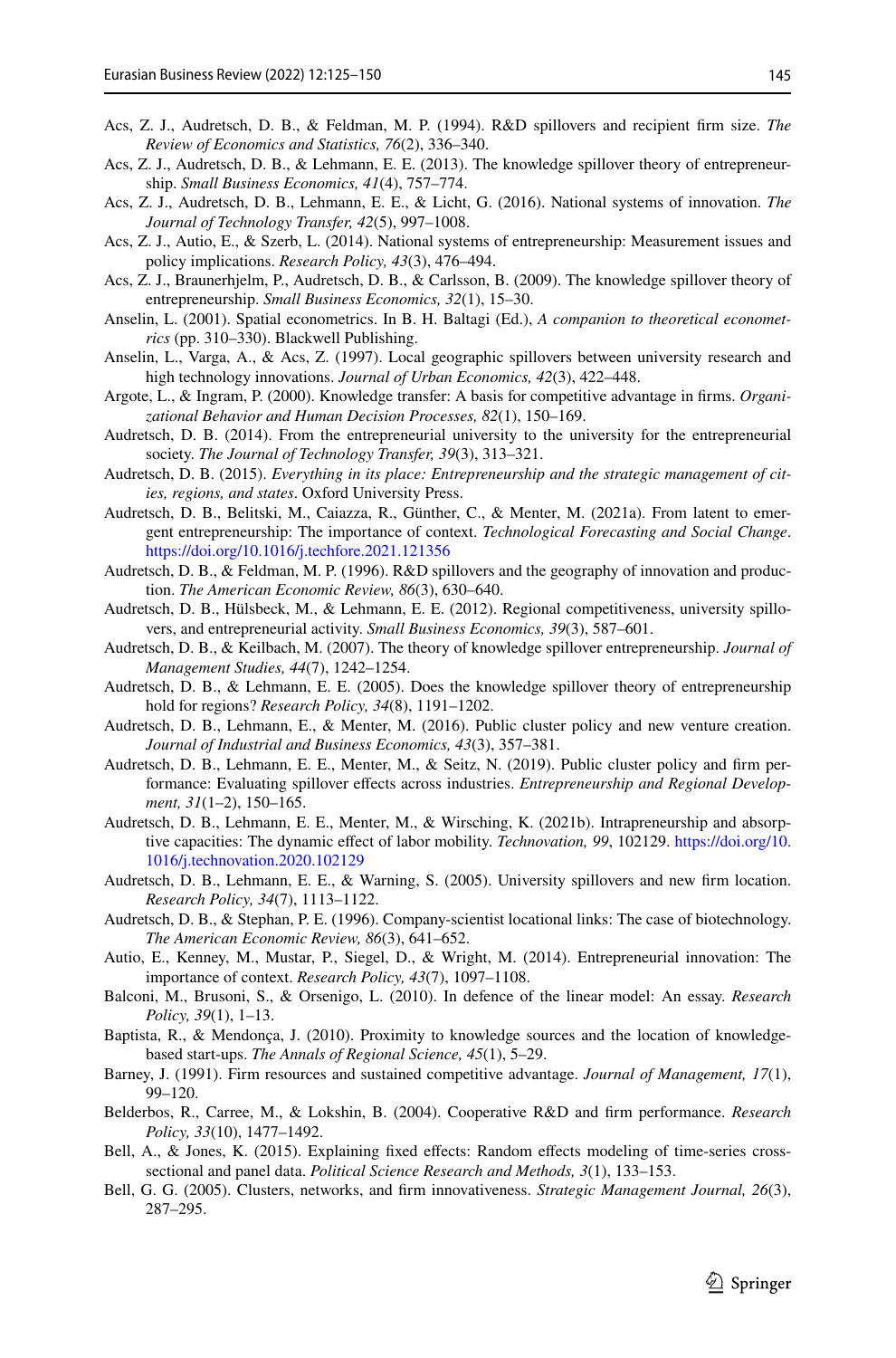- <span id="page-21-5"></span>Bishop, K., D'Este, P., & Neely, A. (2011). Gaining from interactions with universities: Multiple methods for nurturing absorptive capacity. *Research Policy, 40*(1), 30–40.
- <span id="page-21-18"></span>Blind, K., Edler, J., Frietsch, R., & Schmoch, U. (2006). Motives to patent: Empirical evidence from Germany. *Research Policy, 35*(5), 655–672.
- <span id="page-21-25"></span>Bradley, S. R., Hayter, C. S., & Link, A. (2013). Models and methods of university technology transfer. *Foundations and Trends in Entrepreneurship, 9*(6), 571–650.
- <span id="page-21-10"></span>Braunerhjelm, P., Acs, Z. J., Audretsch, D. B., & Carlsson, B. (2010). The missing link: Knowledge diffusion and entrepreneurship in endogenous growth. *Small Business Economics, 34*(2), 105–125.
- <span id="page-21-0"></span>Brown, R. (2016). Mission impossible? Entrepreneurial universities and peripheral regional innovation systems. *Industry and Innovation, 23*(2), 189–205.
- <span id="page-21-19"></span>Bryk, A. S., & Raudenbush, S. W. (1992). *Hierarchical linear models: Applications and data analysis methods*. Sage Publications.
- <span id="page-21-2"></span>Caiazza, R., Richardson, A., & Audretsch, D. (2015). Knowledge efects on competitiveness: From frms to regional advantage. *The Journal of Technology Transfer, 40*(6), 899–909.
- <span id="page-21-24"></span>Calcagnini, G., Favaretto, I., Giombini, G., Perugini, F., & Rombaldoni, R. (2016). The role of universities in the location of innovative start-ups. *The Journal of Technology Transfer, 41*(4), 670–693.
- <span id="page-21-20"></span>Camisón, C., & Villar-López, A. (2014). Organizational innovation as an enabler of technological innovation capabilities and frm performance. *Journal of Business Research, 67*(1), 2891–2902.
- <span id="page-21-3"></span>Cantner, U., Joel, K., & Schmidt, T. (2011). The effects of knowledge management on innovative success—An empirical analysis of German frms. *Research Policy, 40*(10), 1453–1462.
- <span id="page-21-9"></span>Carlsson, B., & Fridh, A. C. (2002). Technology transfer in United States universities. *Journal of Evolutionary Economics, 12*(1), 199–232.
- <span id="page-21-12"></span>Catozzella, A., & Vivarelli, M. (2014). Beyond absorptive capacity: In-house R&D as a driver of innovative complementarities. *Applied Economics Letters, 21*(1), 39–42.
- <span id="page-21-22"></span>Chen, S.-S., Chen, Y.-S., Liang, W.-L., & Wang, Y. (2013). R&D spillover efects and frm performance following R&D increases. *Journal of Financial and Quantitative Analysis, 48*(5), 1607–1634.
- <span id="page-21-21"></span>Cheng, M.-Y., Lin, J.-Y., Hsiao, T.-Y., & Lin, T. W. (2010). Invested resource, competitive intellectual capital, and corporate performance. *Journal of Intellectual Capital, 11*(4), 433–450.
- <span id="page-21-15"></span>Cohen, W. M., & Klepper, S. (1992a). The anatomy of industry R&D intensity distributions. *The American Economic Review, 82*(4), 773–799.
- <span id="page-21-16"></span>Cohen, W. M., & Klepper, S. (1992b). The tradeoff between firm size and diversity in the pursuit of technological progress. *Small Business Economics, 4*(1), 1–14.
- <span id="page-21-11"></span>Cohen, W. M., & Levinthal, D. A. (1989). Innovation and learning: The two faces of R&D. *The Economic Journal, 99*(397), 569–596.
- <span id="page-21-1"></span>Cohen, W. M., & Levinthal, D. A. (1990). Absorptive capacity: A new perspective on learning and innovation. *Administrative Science Quarterly, 35*(1), 128–152.
- <span id="page-21-8"></span>Cooke, P., & Morgan, K. (1993). The network paradigm: New departures in corporate and regional development. *Environment and Planning D: Society and Space, 11*(5), 543–564.
- <span id="page-21-17"></span>Coombs, J. E., Deeds, D. L., & Duane Ireland, R. (2009). Placing the choice between exploration and exploitation in context: A study of geography and new product development. *Strategic Entrepreneurship Journal, 3*(3), 261–279.
- <span id="page-21-14"></span>Cozza, C., & Zanfei, A. (2016). Firm heterogeneity, absorptive capacity and technical linkages with external parties in Italy. *The Journal of Technology Transfer, 41*(4), 872–890.
- <span id="page-21-6"></span>Cunningham, J. A., Lehmann, E. E., Menter, M., & Seitz, N. (2019). The impact of university focused technology transfer policies on regional innovation and entrepreneurship. *The Journal of Technology Transfer, 44*(5), 1451–1475.
- <span id="page-21-7"></span>Cunningham, J. A., Lehmann, E. E., Menter, M., & Seitz, N. (2021). Regional innovation, entrepreneurship and the reform of the Professor's privilege in Germany. In M. Guerrero & D. Urbano (Eds.), *Technology transfer and entrepreneurial innovations* (pp. 175–205). Springer.
- <span id="page-21-23"></span>De Clercq, D., Lim, D. S., & Oh, C. H. (2013). Individual-level resources and new business activity: The contingent role of institutional context. *Entrepreneurship Theory and Practice, 37*(2), 303–330.
- <span id="page-21-4"></span>De Fuentes, C., & Dutrénit, G. (2013). SMEs' absorptive capacities and large frms' knowledge spillovers: Micro evidence from the machining industry in Mexico. *Institutions and Economies, 5*(1), 1–30.
- <span id="page-21-13"></span>Delgado, M., Kim, J. D., & Mills, K. (2020). The servicifcation of the US economy: The role of startups versus incumbent frms. In M. J. Andrews, A. Chatterji, J. Lerner, & S. Stern (Eds.), *The role of innovation and entrepreneurship in economic growth.* Chicago: University of Chicago Press.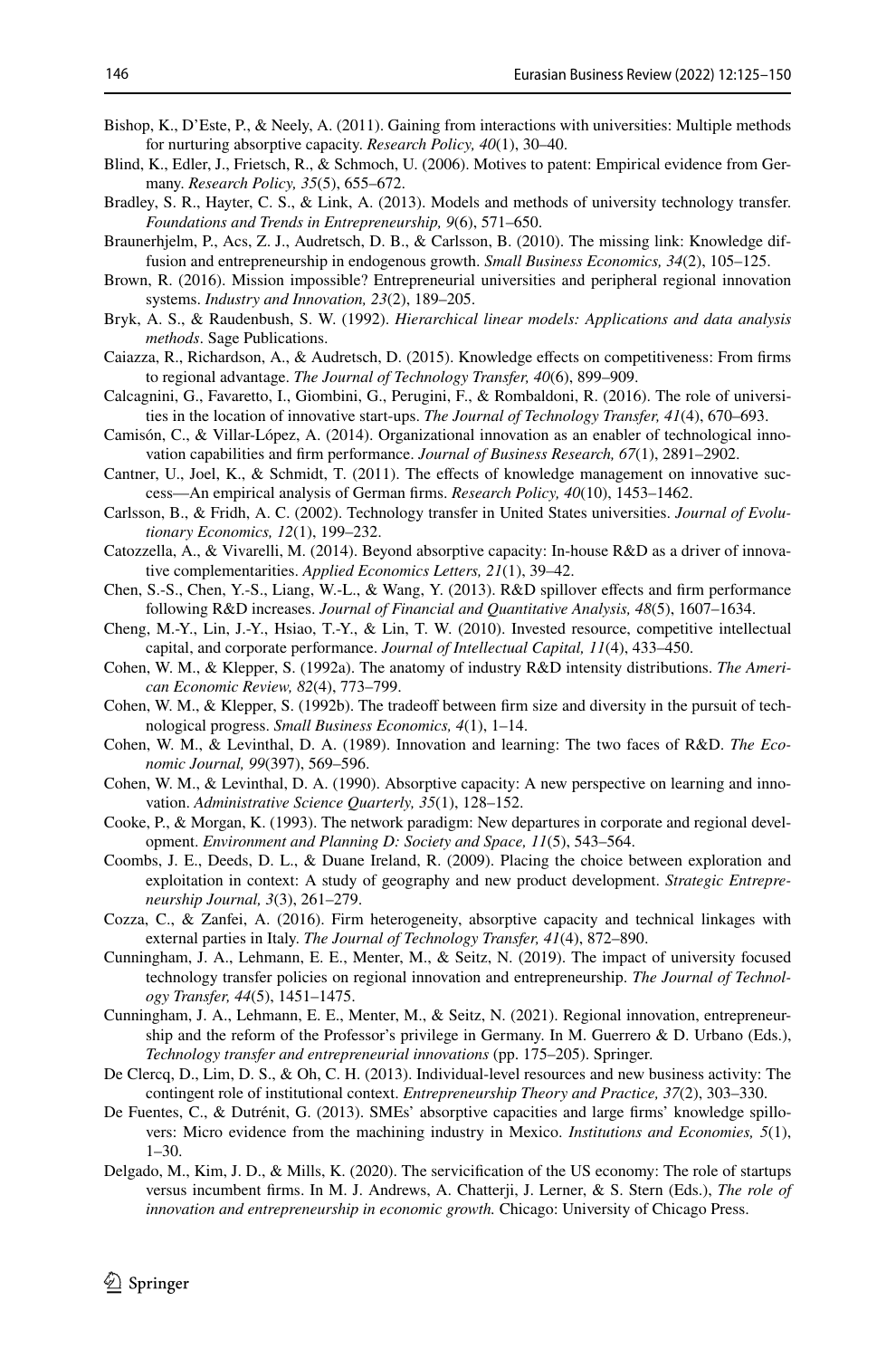- <span id="page-22-21"></span>Demsetz, H. (1973). Industry structure, market rivalry, and public policy. *The Journal of Law and Economics, 16*(1), 1–9.
- <span id="page-22-10"></span>Doloreux, D. (2002). What we should know about regional systems of innovation. *Technology in Society, 24*(3), 243–263.
- <span id="page-22-3"></span>Eriksson, R., & Lindgren, U. (2009). Localized mobility clusters: Impacts of labour market externalities on frm performance. *Journal of Economic Geography, 9*(1), 33–53.
- <span id="page-22-1"></span>Escribano, A., Fosfuri, A., & Tribó, J. A. (2009). Managing external knowledge fows: The moderating role of absorptive capacity. *Research Policy, 38*(1), 96–105.
- <span id="page-22-15"></span>Fritsch, M. (2013). New business formation and regional development: A survey and assessment of the evidence. *Foundations and Trends in Entrepreneurship, 9*(3), 249–364.
- <span id="page-22-27"></span>Fritsch, M., & Falck, O. (2007). New frm formation by industry over space and time: A multi-level analysis. *Regional Studies, 41*, 157–172.
- <span id="page-22-17"></span>Fritsch, M., & Medrano Echalar, L. F. (2015). New technology in the region–agglomeration and absorptive capacity efects on laser technology research in West Germany, 1960–2005. *Economics of Innovation and New Technology, 24*(1–2), 65–94.
- <span id="page-22-24"></span>Fritsch, M., & Slavtchev, V. (2011). Determinants of the efficiency of regional innovation systems. *Regional Studies, 45*(7), 905–918.
- <span id="page-22-0"></span>German-Soto, V., & Flores, L. G. (2013). Assessing some determinants of the regional patenting: An essay from the Mexican States. *Technology and Investment, 4*(3), 1–9.
- <span id="page-22-13"></span>Gertler, M. S. (2003). Tacit knowledge and the economic geography of context, or the undefnable tacitness of being (there). *Journal of Economic Geography, 3*(1), 75–99.
- <span id="page-22-28"></span>Gilley, K. M., & Rasheed, A. (2000). Making more by doing less: An analysis of outsourcing and its efects on frm performance. *Journal of Management, 26*(4), 763–790.
- <span id="page-22-25"></span>Goldstein, H. (2011). *Multilevel statistical models* (Vol. 922). John Wiley & Sons.
- <span id="page-22-14"></span>Graf, H., & Menter, M. (2021). Public research and the quality of inventions: The role and impact of entrepreneurial universities and regional network embeddedness. *Small Business Economics*. <https://doi.org/10.1007/s11187-021-00465-w>
- <span id="page-22-20"></span>Granovetter, M. S. (1973). The strength of weak ties. *American Journal of Sociology, 78*(6), 1360–1380.
- <span id="page-22-7"></span>Griliches, Z. (1979). Issues in assessing the contribution of research and development to. *Bell Journal of Economics, 10*, 92–116.
- <span id="page-22-22"></span>Griliches, Z. (1984). Market value, R&D, and patents. *R&D, patents, and productivity* (pp. 249– 252). University of Chicago Press.
- <span id="page-22-2"></span>Grillitsch, M., & Nilsson, M. (2017). Firm performance in the periphery: On the relation between frminternal knowledge and local knowledge spillovers. *Regional Studies, 51*(8), 1219–1231.
- <span id="page-22-5"></span>Guerrero, M., Cunningham, J. A., & Urbano, D. (2015). Economic impact of entrepreneurial universities' activities: An exploratory study of the United Kingdom. *Research Policy, 44*(3), 748–764.
- <span id="page-22-16"></span>Guerrero, M., Urbano, D., Fayolle, A., Klofsten, M., & Mian, S. (2016). Entrepreneurial universities: Emerging models in the new social and economic landscape. *Small Business Economics, 47*(3), 551–563.
- <span id="page-22-19"></span>Hagedoorn, J., & Wang, N. (2012). Is there complementarity or substitutability between internal and external R&D strategies? *Research Policy, 41*(6), 1072–1083.
- <span id="page-22-11"></span>Hall, B. H., Link, A. N., & Scott, J. T. (2003). Universities as research partners. *Review of Economics and Statistics, 85*(2), 485–491.
- <span id="page-22-26"></span>Hausman, J. A. (1978). Specifcation tests in econometrics. *Econometrica, 46*, 1251–1271.
- <span id="page-22-6"></span>Hayter, C. S., & Link, A. N. (2015). On the economic impact of university proof of concept centers. *The Journal of Technology Transfer, 40*(1), 178–183.
- <span id="page-22-12"></span>Henderson, R., Jaffe, A. B., & Trajtenberg, M. (1998). Universities as a source of commercial technology: A detailed analysis of university patenting, 1965–1988. *Review of Economics and Statistics, 80*(1), 119–127.
- <span id="page-22-4"></span>Hervas-Oliver, J. L., Sempere-Ripoll, F., Rojas Alvarado, R., & Estelles-Miguel, S. (2018). Agglomerations and frm performance: Who benefts and how much? *Regional Studies, 52*(3), 338–349.
- <span id="page-22-18"></span>Hill, C. W., & Rothaermel, F. T. (2003). The performance of incumbent frms in the face of radical technological innovation. *Academy of Management Review, 28*(2), 257–274.
- <span id="page-22-9"></span>Jafe, A. B. (1986). Technological opportunity and spillovers of R&D: Evidence from frms' patents, profts and market value. *The American Economic Review, 76*(5), 984–1001.
- <span id="page-22-8"></span>Jafe, A. B. (1989). Real efects of academic research. *The American Economic Review, 79*(5), 957–970.
- <span id="page-22-23"></span>Jafe, A. B., Trajtenberg, M., & Henderson, R. (1993). Geographic localization of knowledge spillovers as evidenced by patent citations. *The Quarterly Journal of Economics, 108*(3), 577–598.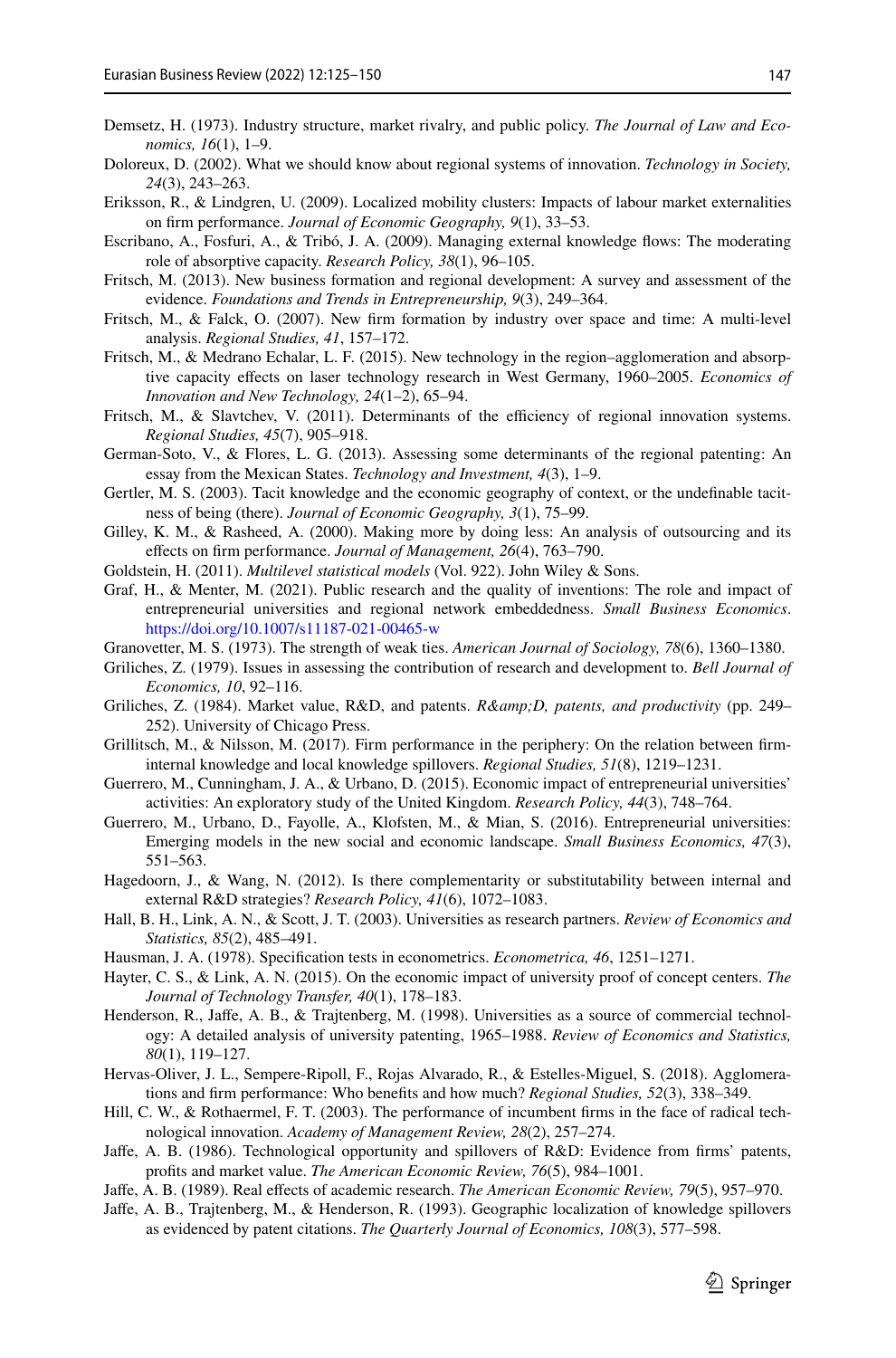- <span id="page-23-10"></span>Kogut, B., & Zander, U. (1992). Knowledge of the frm, combinative capabilities, and the replication of technology. *Organization Science, 3*(3), 383–397.
- <span id="page-23-20"></span>Kostopoulos, K., Papalexandris, A., Papachroni, M., & Ioannou, G. (2011). Absorptive capacity, innovation, and fnancial performance. *Journal of Business Research, 64*(12), 1335–1343.
- <span id="page-23-7"></span>Krugman, P. (1991). Increasing returns and economic geography. *Journal of Political Economy, 99*(3), 483–499.
- <span id="page-23-16"></span>Lane, P. J., Koka, B. R., & Pathak, S. (2006). The reifcation of absorptive capacity: A critical review and rejuvenation of the construct. *Academy of Management Review, 31*(4), 833–863.
- <span id="page-23-15"></span>Lane, P. J., & Lubatkin, M. (1998). Relative absorptive capacity and interorganizational learning. *Strategic Management Journal, 19*(5), 461–477.
- <span id="page-23-3"></span>Lau, A. K., & Lo, W. (2015). Regional innovation system, absorptive capacity and innovation performance: An empirical study. *Technological Forecasting and Social Change, 92*, 99–114.
- <span id="page-23-26"></span>Lee, J. (2009). Does size matter in frm performance? Evidence from US public frms. *International Journal of the Economics of Business, 16*(2), 189–203.
- <span id="page-23-2"></span>Lehmann, E. E. (2015). The role of universities in local and regional competitiveness. In D. B. Audretsch, A. N. Link, & M. L. Walshok (Eds.), *The Oxford handbook of local competitiveness* (pp. 211–236). Oxford University Press.
- <span id="page-23-25"></span>Lehmann, E. E., & Menter, M. (2016). University–industry collaboration and regional wealth. *The Journal of Technology Transfer, 41*(6), 1284–1307.
- <span id="page-23-14"></span>Lehmann, E. E., & Menter, M. (2018). Public cluster policy and neighboring regions: Beggar-thy-neighbor? *Economics of Innovation and New Technology, 27*(5–6), 420–437.
- <span id="page-23-1"></span>Leyden, D. P., & Menter, M. (2018). The legacy and promise of Vannevar Bush: Rethinking the model of innovation and the role of public policy. *Economics of Innovation and New Technology, 27*(3), 225–242.
- <span id="page-23-13"></span>Li, W., Veliyath, R., & Tan, J. (2013). Network characteristics and frm performance: An examination of the relationships in the context of a cluster. *Journal of Small Business Management, 51*(1), 1–22.
- <span id="page-23-8"></span>Lundvall, B. -Å. (2010). *National systems of innovation: Toward a theory of innovation and interactive learning*. Anthem Press.
- <span id="page-23-6"></span>Marshall, A. (1890). *Principles of economics* (1920th ed.). Macmillan.
- <span id="page-23-18"></span>Miguélez, E., & Moreno, R. (2015). Knowledge fows and the absorptive capacity of regions. *Research Policy, 44*(4), 833–848.
- <span id="page-23-22"></span>Minbaeva, D., Pedersen, T., Björkman, I., Fey, C. F., & Park, H. J. (2003). MNC knowledge transfer, subsidiary absorptive capacity, and HRM. *Journal of International Business Studies, 34*(6), 586–599.
- <span id="page-23-21"></span>Moilanen, M., Østbye, S., & Woll, K. (2014). Non-R&D SMEs: External knowledge, absorptive capacity and product innovation. *Small Business Economics, 43*(2), 447–462.
- <span id="page-23-9"></span>Mowery, D. C., & Ziedonis, A. A. (2001). *The geographic reach of market and non-market channels of technology transfer: comparing citations and licenses of university patents (No. w8568)*. National Bureau of Economic Research.
- <span id="page-23-19"></span>Mukherji, N., & Silberman, J. (2013). Absorptive capacity, knowledge flows, and innovation in US metropolitan areas. *Journal of Regional Science, 53*(3), 392–417.
- <span id="page-23-24"></span>Pellegrino, G., & Piva, M. (2020). Innovation, industry and frm age: Are there new knowledge production functions? *Eurasian Business Review, 10*, 65–69.
- <span id="page-23-12"></span>Perkmann, M., Tartari, V., McKelvey, M., Autio, E., Broström, A., D'Este, P., Fini, R., Geuna, A., Grimaldi, R., Hughes, A., Krabel, S., Kitson, M., Llerena, P., Lissoni, F., Salter, A., & Sobrero, M. (2013). Academic engagement and commercialisation: A review of the literature on university– industry relations. *Research Policy, 42*(2), 423–442.
- <span id="page-23-23"></span>Pitt, M., & Clarke, K. (1999). Competing on competence: A knowledge perspective on the management of strategic innovation. *Technology Analysis and Strategic Management, 11*(3), 301–316.
- <span id="page-23-11"></span>Polanyi, M. (1967). Sense-giving and sense-reading. *Philosophy, 42*(162), 301–325.
- <span id="page-23-0"></span>Porter, M. E. (1990). The competitive advantage of nations. *Harvard Business Review, 68*(2), 73–93.
- <span id="page-23-4"></span>Prajogo, D. I. (2016). The strategic ft between innovation strategies and business environment in delivering business performance. *International Journal of Production Economics, 171*(2), 241–249.
- <span id="page-23-5"></span>Proeger, T. (2020). Knowledge spillovers and absorptive capacity—Institutional evidence from the "German Mittelstand." *Journal of the Knowledge Economy, 11*(1), 211–238.
- <span id="page-23-17"></span>Qian, H., & Acs, Z. J. (2013). An absorptive capacity theory of knowledge spillover entrepreneurship. *Small Business Economics, 40*(2), 185–197.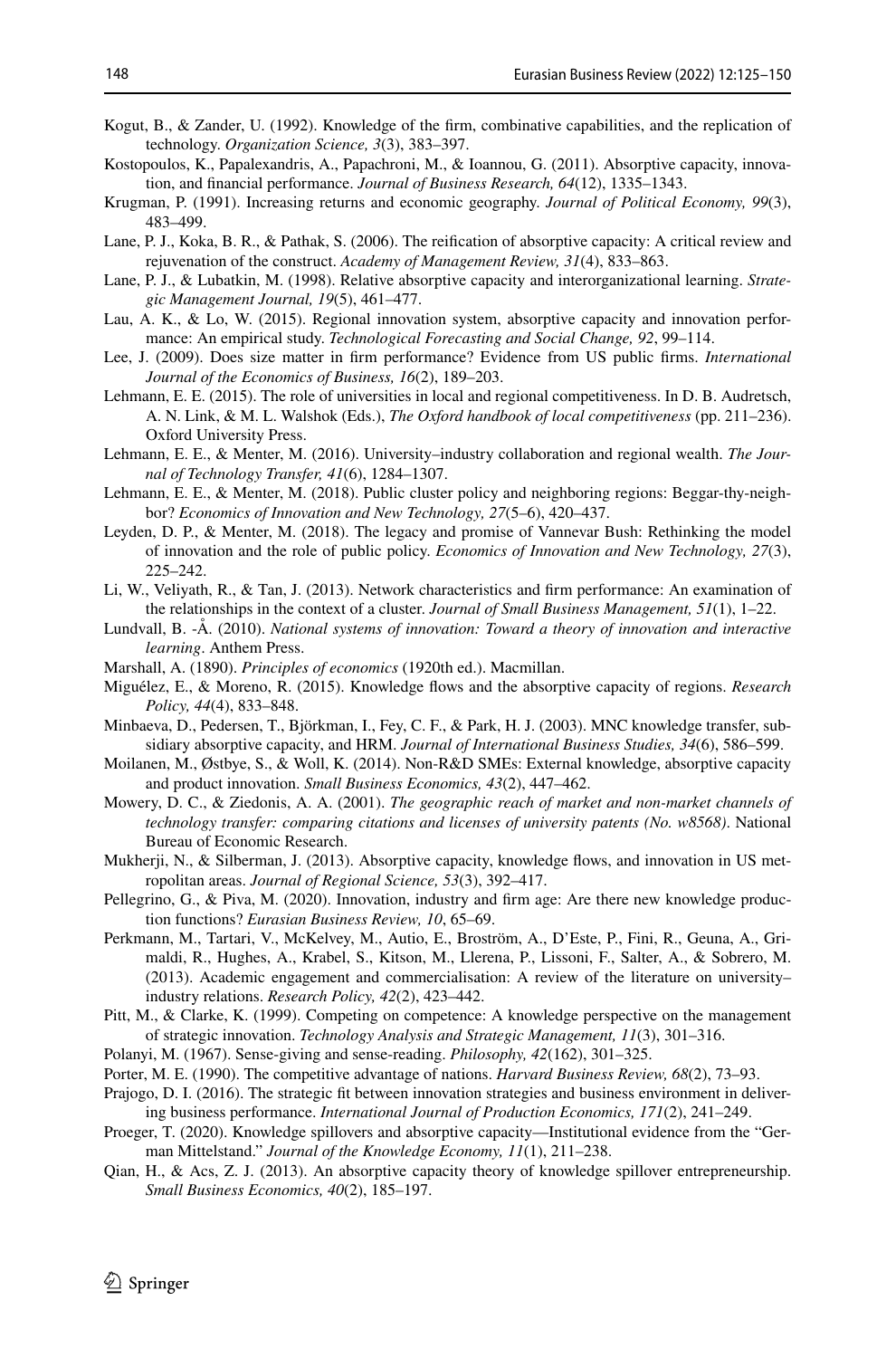- <span id="page-24-0"></span>Ritala, P., & Hurmelinna-Laukkanen, P. (2013). Incremental and radical innovation in coopetition—The role of absorptive capacity and appropriability. *Journal of Product Innovation Management, 30*(1), 154–169.
- <span id="page-24-15"></span>Rodrigo-Alarcón, J., Parra-Requena, G., & Ruiz-Ortega, M. J. (2020). Cognitive social capital and absorptive capacity as antecedents of entrepreneurial orientation: A confgurational approach. *Eurasian Business Review, 10*, 493–517.
- <span id="page-24-7"></span>Romer, P. M. (1994). The origins of endogenous growth. *Journal of Economic Perspectives, 8*(1), 3–22.
- <span id="page-24-14"></span>Sanders, M., Stenkula, M., Fritsch, M., Herrmann, A. M., Latif, G., Páger, B., Wyrwich, M., et al. (2020). A reform strategy for Germany. In M. Sanders, A. Marx, & M. Stenkula (Eds.), *The entrepreneurial society* (pp. 163–202). Springer.
- <span id="page-24-18"></span>Scafarto, V., Ricci, F., & Scafarto, F. (2016). Intellectual capital and firm performance in the global agribusiness industry: The moderating role of human capital. *Journal of Intellectual Capital, 17*(3), 530–552.
- <span id="page-24-22"></span>Sher, P. J., & Yang, P. Y. (2005). The efects of innovative capabilities and R&D clustering on frm performance: The evidence of Taiwan's semiconductor industry. *Technovation, 25*(1), 33–43.
- <span id="page-24-3"></span>Simmie, J. (2002). Knowledge spillovers and reasons for the concentration of innovative SMEs. *Urban Studies, 39*(5–6), 885–902.
- <span id="page-24-24"></span>Singh, J., & Marx, M. (2013). Geographic constraints on knowledge spillovers: Political borders vs. spatial proximity. *Management Science, 59*(9), 2056–2078.
- <span id="page-24-21"></span>Slater, S. F., & Narver, J. C. (1994). Does competitive environment moderate the market orientation–performance relationship? *The Journal of Marketing, 58*, 46–55.
- <span id="page-24-6"></span>Sleuwaegen, L., & Boiardi, P. (2014). Creativity and regional innovation: Evidence from EU regions. *Research Policy, 43*(9), 1508–1522.
- <span id="page-24-20"></span>Snijders, T. A. (2011). *Multilevel analysis*. Springer.
- <span id="page-24-19"></span>Srholec, M. (2010). A multilevel approach to geography of innovation. *Regional Studies, 44*(9), 1207–1220.
- <span id="page-24-5"></span>Stam, E. (2015). Entrepreneurial ecosystems and regional policy: A sympathetic critique. *European Planning Studies, 23*(9), 1759–1769.
- <span id="page-24-25"></span>Stam, E., & Bosma, N. (2015). Local policies for high-growth frms. In D. B. Audretsch, A. N. Link, & M. L. Walshok (Eds.), *The Oxford handbook of local competitiveness* (pp. 286–305). Oxford University Press.
- <span id="page-24-9"></span>Teece, D. J. (1977). Technology transfer by multinational frms: The resource cost of transferring technological know-how. *The Economic Journal, 87*(346), 242–261.
- <span id="page-24-10"></span>Teece, D. J. (1981). The market for know-how and the efficient international transfer of technology. *The Annals of the American Academy of Political and Social Science, 458*(1), 81–96.
- <span id="page-24-8"></span>Teece, D. J. (2005). Technological know-how, property rights, and enterprise boundaries: The contribution of Arora and Merges. *Industrial and Corporate Change, 14*(6), 1237–1240.
- <span id="page-24-12"></span>Teece, D. J., & Linden, G. (2017). Business models, value capture, and the digital enterprise. *Journal of Organization Design, 6*(1), 1–14.
- <span id="page-24-17"></span>Todorova, G., & Durisin, B. (2007). Absorptive capacity: Valuing a reconceptualization. *Academy of Management Review, 32*(3), 774–786.
- <span id="page-24-1"></span>Tödtling, F., Lehner, P., & Kaufmann, A. (2009). Do diferent types of innovation rely on specifc kinds of knowledge interactions? *Technovation, 29*(1), 59–71.
- <span id="page-24-2"></span>Tomás-Miquel, J. V., Molina-Morales, F. X., & Expósito-Langa, M. (2019). Loving outside the neighborhood: The conficting efects of external linkages on incremental innovation in clusters. *Journal of Small Business Management, 57*(4), 1738–1756.
- <span id="page-24-4"></span>Ugur, M., & Vivarelli, M. (2021). Innovation, frm survival and productivity: The state of the art. *Economics of Innovation and New Technology, 30*(5), 433–467.
- <span id="page-24-11"></span>Varga, A. (2000). Local academic knowledge transfers and the concentration of economic activity. *Journal of Regional Science, 40*(2), 289–309.
- <span id="page-24-16"></span>Wales, W. J., Parida, V., & Patel, P. C. (2013). Too much of a good thing? Absorptive capacity, frm performance, and the moderating role of entrepreneurial orientation. *Strategic Management Journal, 34*(5), 622–633.
- <span id="page-24-23"></span>Wirth, S., & Markard, J. (2011). Context matters: How existing sectors and competing technologies afect the prospects of the Swiss Bio-SNG innovation system. *Technological Forecasting and Social Change, 78*(4), 635–649.
- <span id="page-24-13"></span>Zahra, S. A., & George, G. (2002). Absorptive capacity: A review, reconceptualization, and extension. *Academy of Management Review, 27*(2), 185–203.